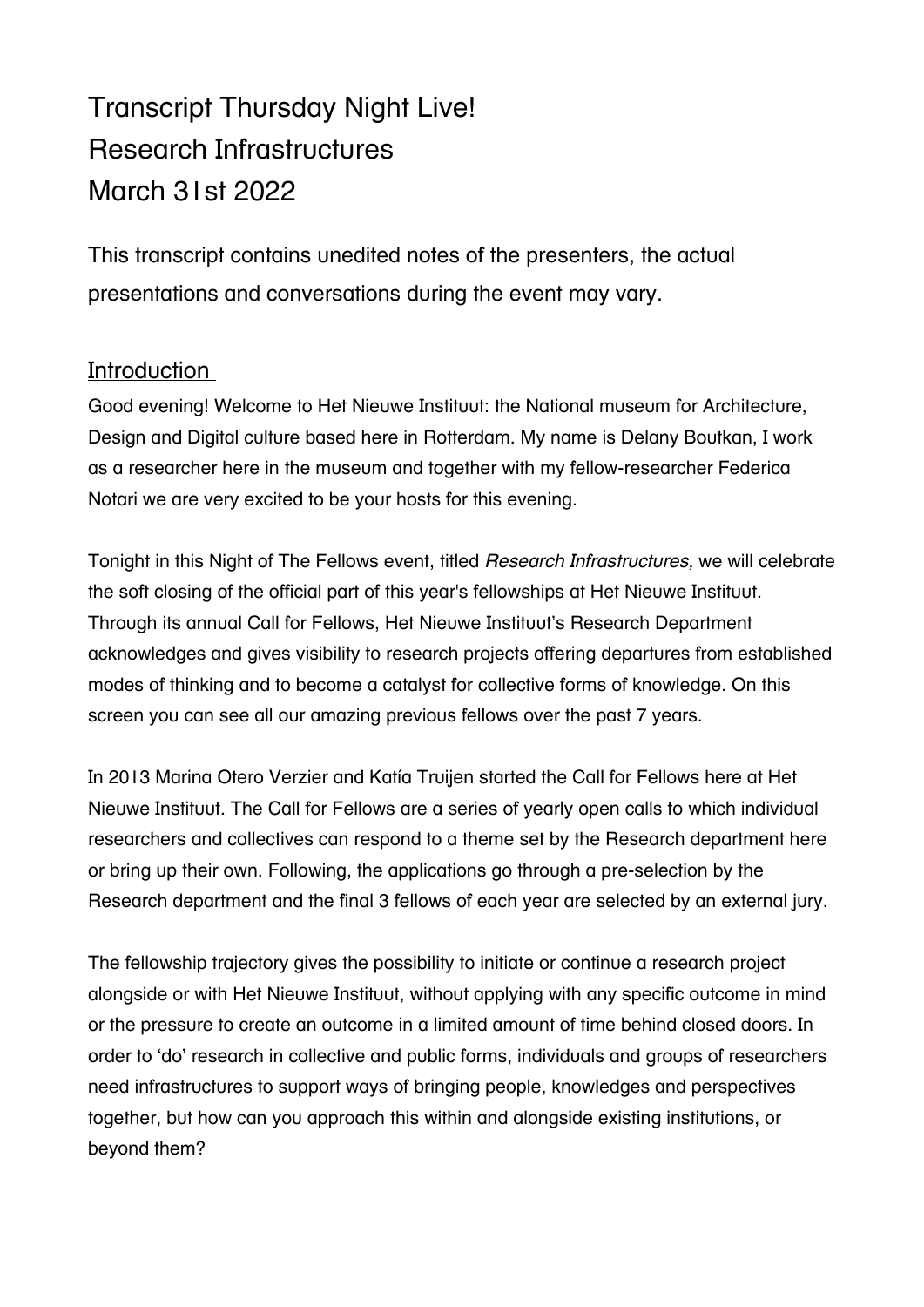How do our current fellows go about building collective and public networks for research? What role can fellowships play in transforming institutions, how do fellows reflect on the biases of those institutions, and how do they work with the complexities and multidimensional approaches within such research practices? Tonight we will walk you through those questions, and likely will bring up more questions, together with our lovely guests who Federica will now introduce to you.

Tonight we are joined by three collectives, MELT, School of Mutants and Tropic Fever.

As MELT, Ren Loren Britton and Isabel Paehr are arts-design researchers who study and experiment with shape-shifting processes as they meet technologies, sensory media and pedagogies in a warming world. Their work on the Meltionary (derived from "dictionary"), is a growing collection of arts-design-research engagements that cooks up questions around material transformations alongside impulses from Trans\*feminism and Disability Justice. MELT works and takes rest to practice for the present and future in which all disabled and trans\*gender people flourish. Melt works with melting as a kaleidoscope like phenomena that touches upon multiple topics at once: climate change, the potential for political reformulations, change over time, and material transformation.

The School of Mutants is a collaborative art and research platform initiated in Dakar in 2018. It starts with an inquiry into educational infrastructures and radical pedagogies that emerged in post-independence West Africa. The project reactivates ruins of academic utopia by mobilizing spaces for the production, transmission and pluralization of knowledge in a non-hierarchical way, in connection to socio-cultural, ecological and aesthetic mutations of the real. Joining us tonight from the School of Mutants are Hamedine Kane, Stéphane Verlet-Bottéro and Lou Mo.

*Tropic Fever* is a collaborative project initiated by Robin Hartanto Honggare, Perdana Roswaldy and Mahardika Yudha. *Tropic Fever* uncovers the racial and spatial imprints of colonial plantations and their entanglement with our contemporary society. Engaging multimedia format, the work utilizes archival and visual materials from Indonesia and the Netherlands in parallel with a close reading of historical literary works that captured the plantation lives.

And with this we will now leave the floor to our first collective, the School of Mutants.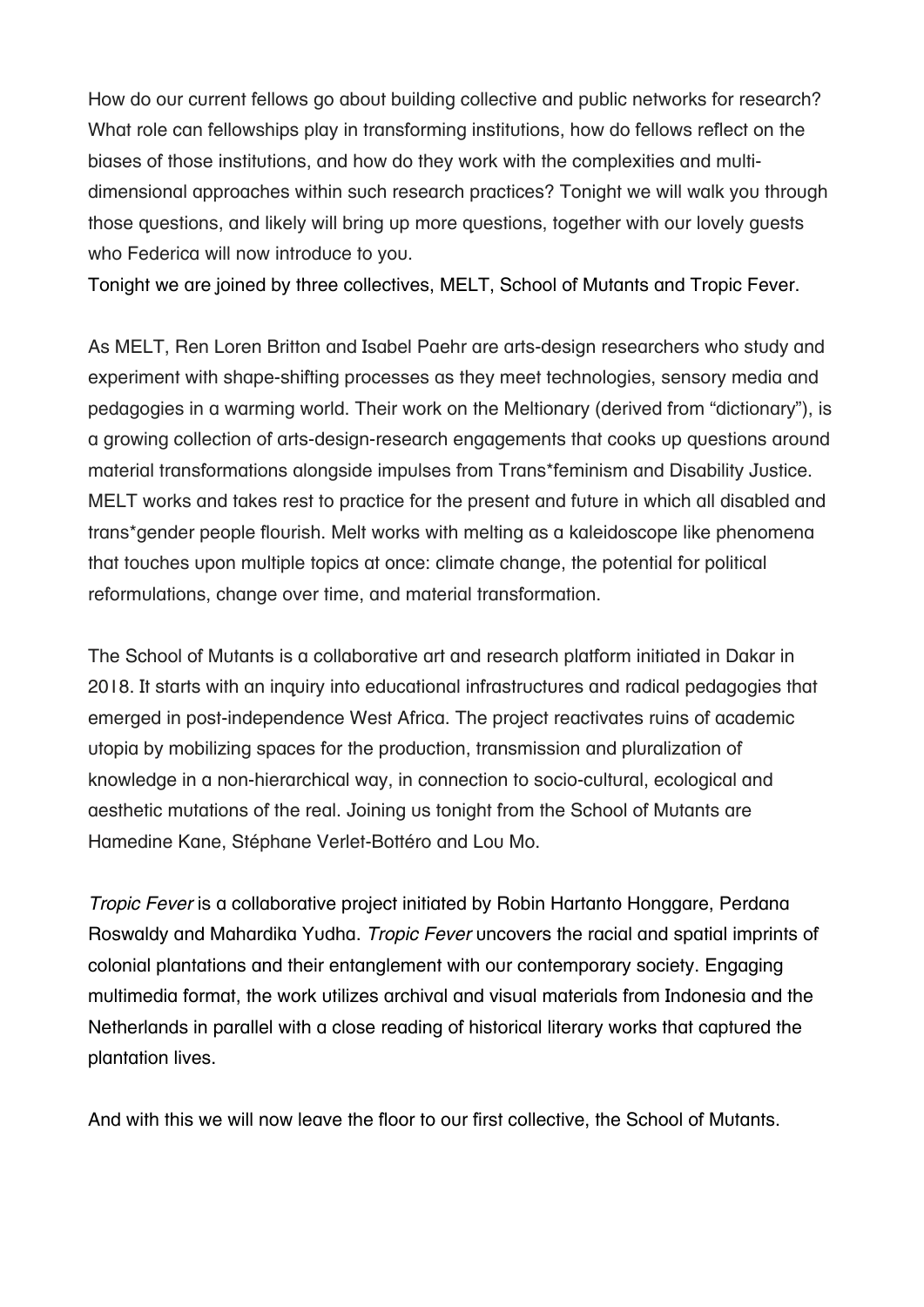# School of Mutants

Opening: Reading of the mutant manifesto in Wolof by Hamedine

1. The School of Mutants is established on the wrecks of developmentalism.

2. Mutants work toward the reappropriation of knowledge and the creation of all knowledge useful to overcome the historic-materialist foundations of power.

3. This task is inseparable from a continuous resistance against the templification of knowledge.

4. In these conditions, ruins are understood as the fundamental condition of future possibilities.

5. Developmentist ruins guarantee, in an almost natural order, the vigorous persistence of critique, of vigilance, of the possibility of keeping an eye on the course of action.

6. Ruins provide a protection against the process of phallic memorialization that characterize elitism and political personnel.

7. The mutant community is maintained by a beam of imperceptible relations.

8. Mutant spirit originates in a condition that relies not on physical interdependencies but on an open-ing to relationality, a behaviour, a signal.

9. To mutate is to abolish borders and occupy vestiges of the economic order built on the corpses of slave trade, appropriation and extraction.

10. Mutant ecology relates to a spirituality without object.

11. This unpreceded mutation enlarges humanity to a coevolving community of agents that recognize each other around radical imagination.

12. Mutant cultural determinants do not follow an ethnic but a syncretic order.

# Introduction to The School of Mutants (Hamedine in French, consecutive translation Stéphane)

Dans Une si longue lettre, Mariama Bâ écrit ces mots à propos de la tâche d'institutrice : « Nous stimulions le déferlement de vagues enfantines qui emportaient dans leur repli un peu de notre être.»

La scène en question se déroule à Sébikotane, verte campagne associée par métonymie à la pluie heureuse et la jeunesse dansante.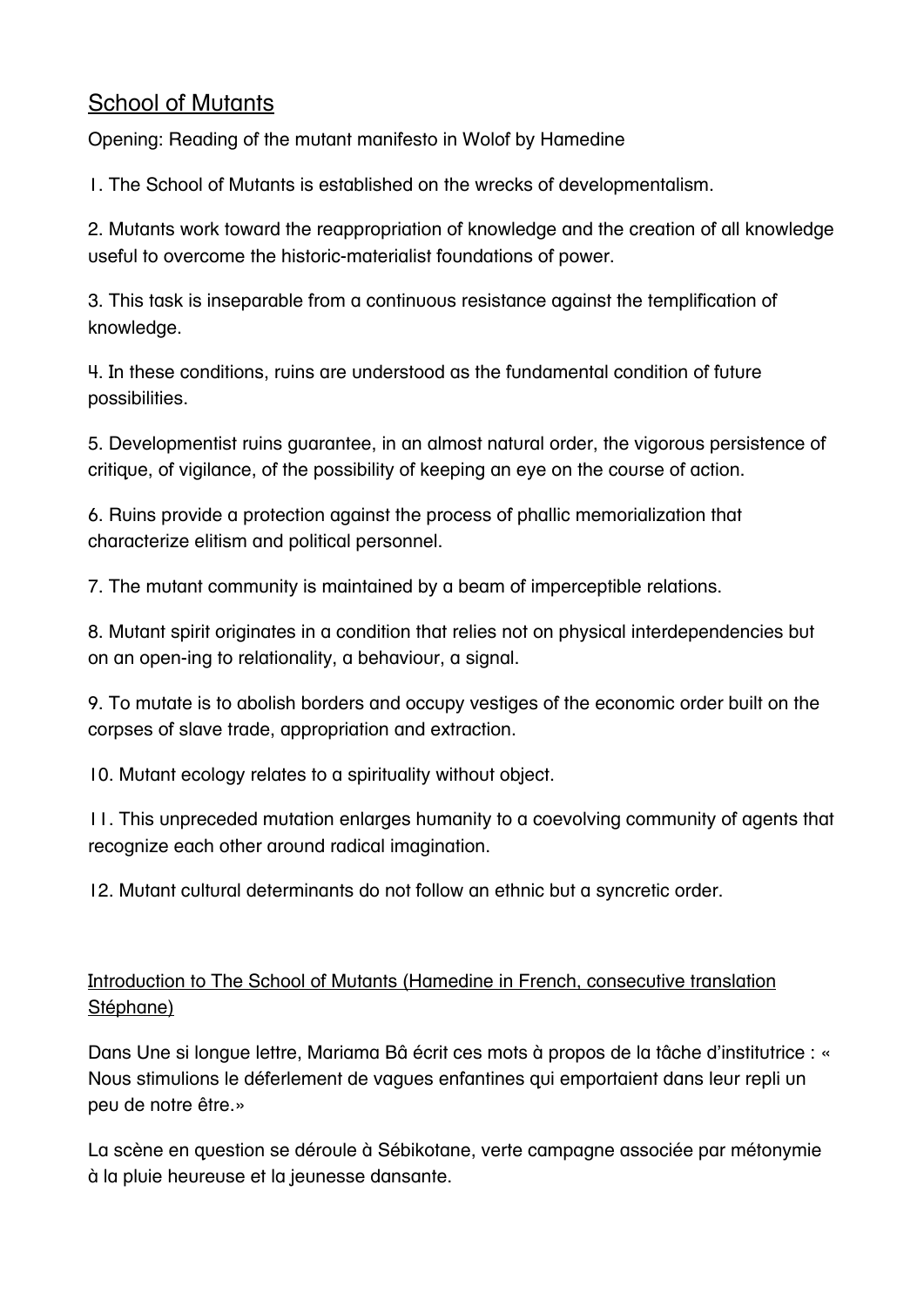Mariama Bâ ayant étudié à l'École normale de jeunes filles à Rufisque, il est probable qu'elle connût bien la région.

C'est le lieu même où nous avons commencé nos recherches sur les infrastructures d'éducation il y a trois ans.

Celles-ci commencent par le chantier écocidaire de la ville dite « intelligente » de Diamniadio, où la construction d'une nou-velle université Amadou Mahtar Mbow, promise pour former les cadres techniques et commerciaux nécessaires à la réorien-tation de l'économie sénégalaise vers l'exploitation extractive des ressources fossiles off-shore, semble suspendu, entre bâti-ments délabrés et nouvelles constructions erratiques.

Les communautés maraîchères ont été expulsées, la forêt de baobabs en partie rasée, pour laisser place à l'incertitude d'un avenir dont les fondations, sous les couches de béton, semblent avant tout électorales.

L'enquête nous emmène non loin, sur le site de l'Université du Futur Africain abandonnée et sa fameuse pyramide inversée.

Il y a quelques mois, les traces de cette utopie architecturale et académique panafricaine ont été démolies pour y installer un Institut du Pétrole et du Gaz. À Toubab Dialaw, c'est l'économie populaire locale de la pêche et l'École des Sables qui ris-quent d'être englouties par le projet de port à conteneurs géant de Ndayane.

L'École des Sables se situe dans le prolongement du projet Mudra, né en 1977 lorsque Léopold Sédar Senghor laissait les clés du Musée Dynamique de Dakar à Germaine Acogny pour y installer une école de danse (pan)africaine.

La chorégraphe y développait la synthèse inventive et très élaborée de différents horizons chorégraphiques et dramatiques africains et extra-africains, jusqu'à la fermeture brutale du centre au début des années 1980, alors que l'alternance politique déplaçait les impératifs budgétaires vers une réponse aux difficultés économiques, en pleines réformes d'ajustement structu-rel.

À Gorée, l'Université des Mutants était inaugurée en 1978.

Pendant quelques années s'y sont réunis des chercheur·es de tout le continent, mais aussi d'Amérique latine et d'Asie, expé-rimentant un partage de connaissances sans hiérarchie, sans professeur, libre de toute autorité épistémologique occidentale.

Sans doute mal historiographiées parce que mal comprises, ces deux expériences visionnaires, radicalement multidiscipli-naires, esquissaient la quête d'appareils pédagogiques d'un genre nouveau, nourrissant dialogues et hybridations entre une gnosis endogène et des savoirs issus d'autres suds et du nord.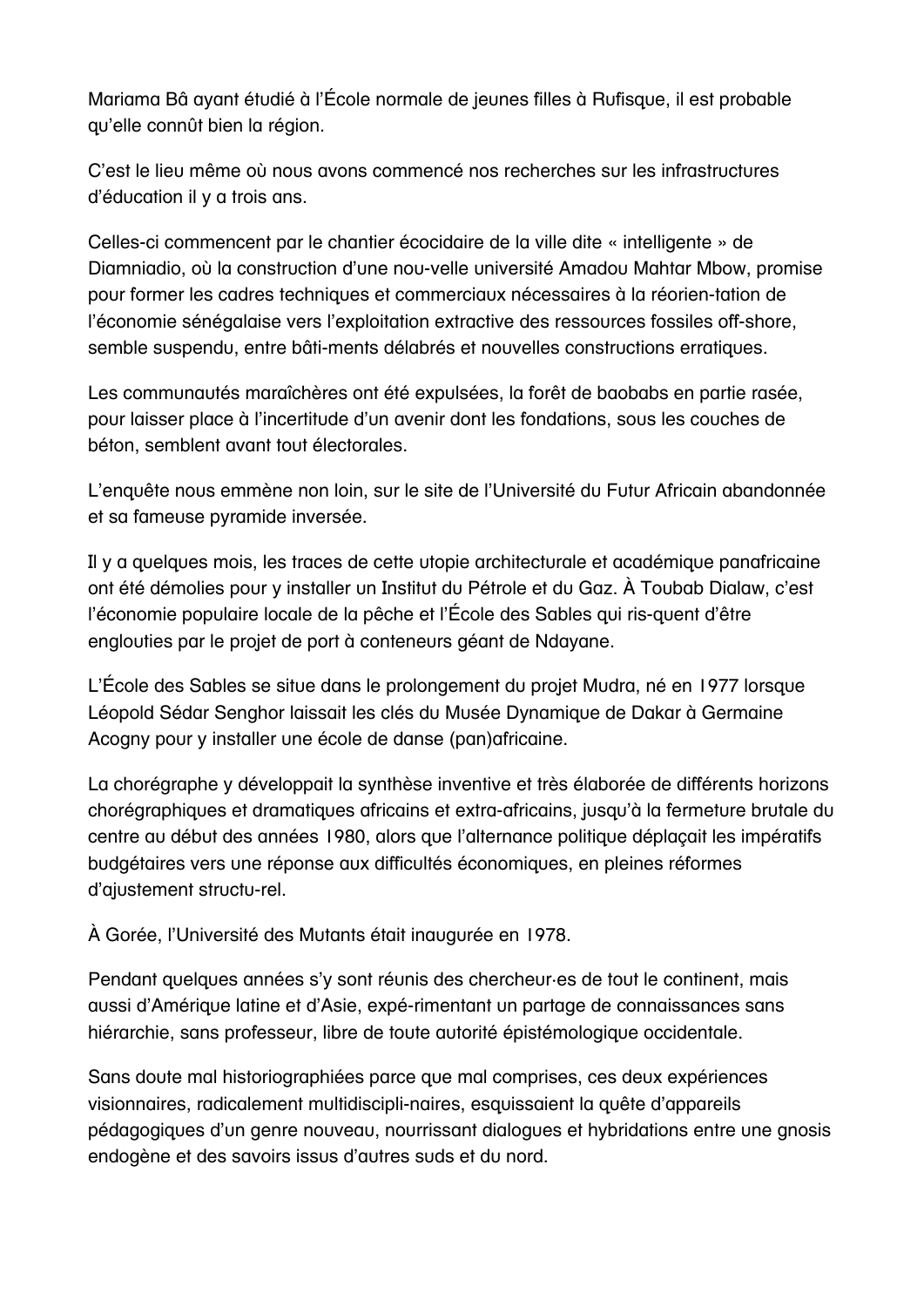Toujours à l'est de Dakar, les ruines du « donjon » de l'École Normale William Ponty témoignent de l'angoisse coloniale en-vers une institution que l'empire avait lui-même créé : installée à Gorée, l'école assurait la formation administrative et médi-cale de brillants jeunes Africains recrutés dans toute l'Afrique de l'Ouest, dont nombreux allaient devenir des artisans des indépendances, des chefs d'État et des militants panafricanistes radicaux. Il est dit que c'est leur esprit révolutionnaire qui causa la mise à l'écart de l'école à Sébikotane en 1938, loin du centre de pouvoir. Une méfiance récurrente des dominants à l'égard des lieux de savoir se retrouve à différentes époques et espaces : la suspension répressive de l'Université de Dakar en 1968, la fermeture de l'Université Lovanium par Mobutu en 1971, le transfert de l'Université d'Éducation de Tokyo à Tsu-kuba suite aux mouvements étudiants de 1968, le transfert de l'Université de Vincennes à Saint-Denis en 1980…

#### Translation:

In So Long A Letter, Mariama Bâ wrote these words about teaching: "In those children we set in motion waves that carried in their wake a small part of our beings."

The scene takes place in Sébikotane, a green land metonymically associated with good rains and a prancing youth. Mariama Bâ studied at the School for young women of Rufisque, so she probably knew the region well. It is here that we started our research on educational infrastructures three years ago. We began with the ecocidal construction site of the so-called "smart city" of Diamniadio, where the site of the new Amadou Mahtar Mbow University, destined to train commercial and technical executives needed to redirect the Sene-galese economy towards the extractive harvesting of offshore fossil resources, seems at a standstill, crowded with dilapidated buildings and erratic new constructions. The farming communities have been kicked out and the baobab forest has been partly cut down to make room for an uncertain future built on electoral needs, and whose foundation is hidden under layers of concrete. Our studies then take us to the abandoned construction site of the Université du Futur Africain (University of the African Future) and its infa-mous inverted pyramid. A few months ago, the last remains of this pan-African architectural and academic utopia were demolished to make room for an Institute of Oil and Gas. In Toubab Dialaw, the local, working class fishing economy and the École des Sables dance school might be extinguished by the giant container port project of Ndayane.

The École des Sables is the continuation of the Mudra project created in 1977, when Léopold Sédar Sen-ghor gave Germaine Acogny the keys to the Dakar's Musée Dynamique so that she could convert it into a (pan-)African dance school. The choreographer developed an inventive and highly elaborate fusion from dif-ferent choreographic and dramatic African and extra-African horizons, until the center abruptly closed in the beginning of the 80s, when the political handover of power migrated the budgetary requirements towards an answer to economic difficulties, in the midst of structural adjustment reforms. The Université des Mutants (University of Mutants) was inaugurated in 1978 in Gorée. For several years, researchers from the entire continent, as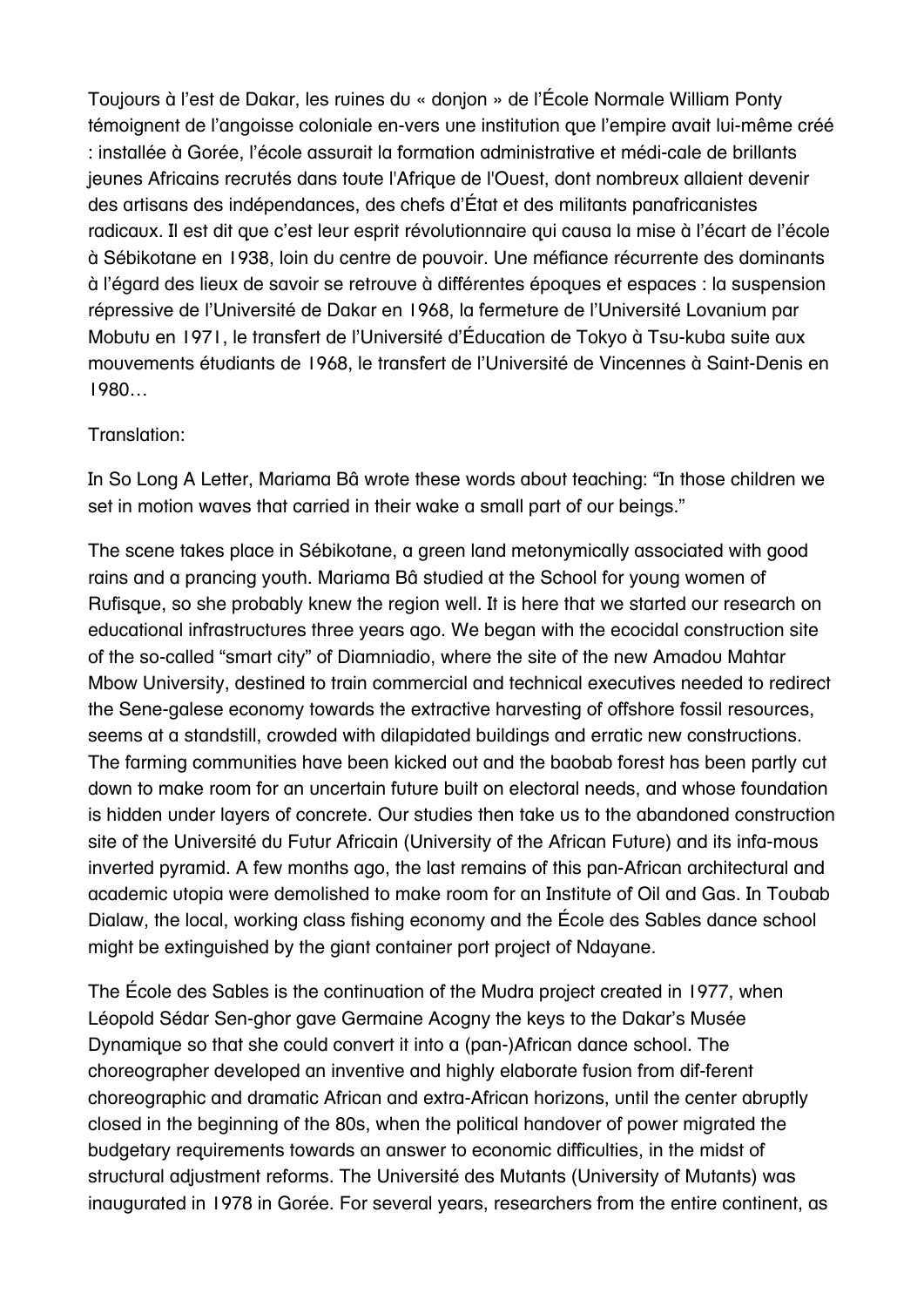well as Latin America and Asia, would meet there and experiment sharing knowledge without

hierarchy or teachers, free from all Western epistemological authority. These two visionary and radically mul-tidisciplinary experiences, misunderstood and probably badly chronicled, outlined the search for a new kind of educational method, giving nourishment to dialogues and hybrid forms between endogenous gnosis and knowledge derived from other Souths and the North.

Also to the East of Dakar, the ruins of the "dungeon" of the William Ponty School reflect the colonial fear of an institution that the empire had itself created: located on Gorée, the school provided administrative and medical training for brilliant young Africans recruited from across West Africa, most of whom would become artisans of independence movements, state leaders and radical pan-African militants. It is said that it was their revolutionary spirits that caused the relocation of the school to Sébikotane in 1938, far from the center of power. There is a recurring distrust on the part of rulers towards sites of knowledge at different times and in different places: the repressive suspension of the University of Dakar in 1968, the closure of Lovanium University by Mobutu in 1971, the transfer of the Educational University of Tokyo to Tsukuba because of the student movements of 1968, and the transfer of Vincennes University to Saint-Denis in 1980…

### Infrastructures of utopia (Stéphane in english)

An important part of our work consists of exhuming the archives of these ephemeral initiatives to contribute to the corpus of documents on African practices and theories for knowledge and learning.

[slide: rescuing the library of the University of Mutants]

These schools and environments of transmission, both with different goals, socio-historical paths, degrees of institutionalization or diffusion in society, seem to be at the mercy of palimpsest-like politics: to erase knowledge structures and better enforce the dominant narratives as needed by the neocolonial needs of the movement of capital. The pooling of archives can therefore shed some light on the archaeology of the Knowledge-Power coupling since independence. What do these educational structures, from their creation to their eradication, say about power? What are their aesthetic and sociocultural modalities? What dynamic ten-sion do they highlight, between the autonomous fabrication of collective norms and the state institution of social control mechanisms? How far should we "deschool society"?

The last few months, with the support of the HNI fellowship we were able to do a long research stay in Da-kar, staying at RAW Material Company – a one-of-a-kind cultural alterinstitution, unique in West Africa, that puts a a strong emphasis on discursive practices,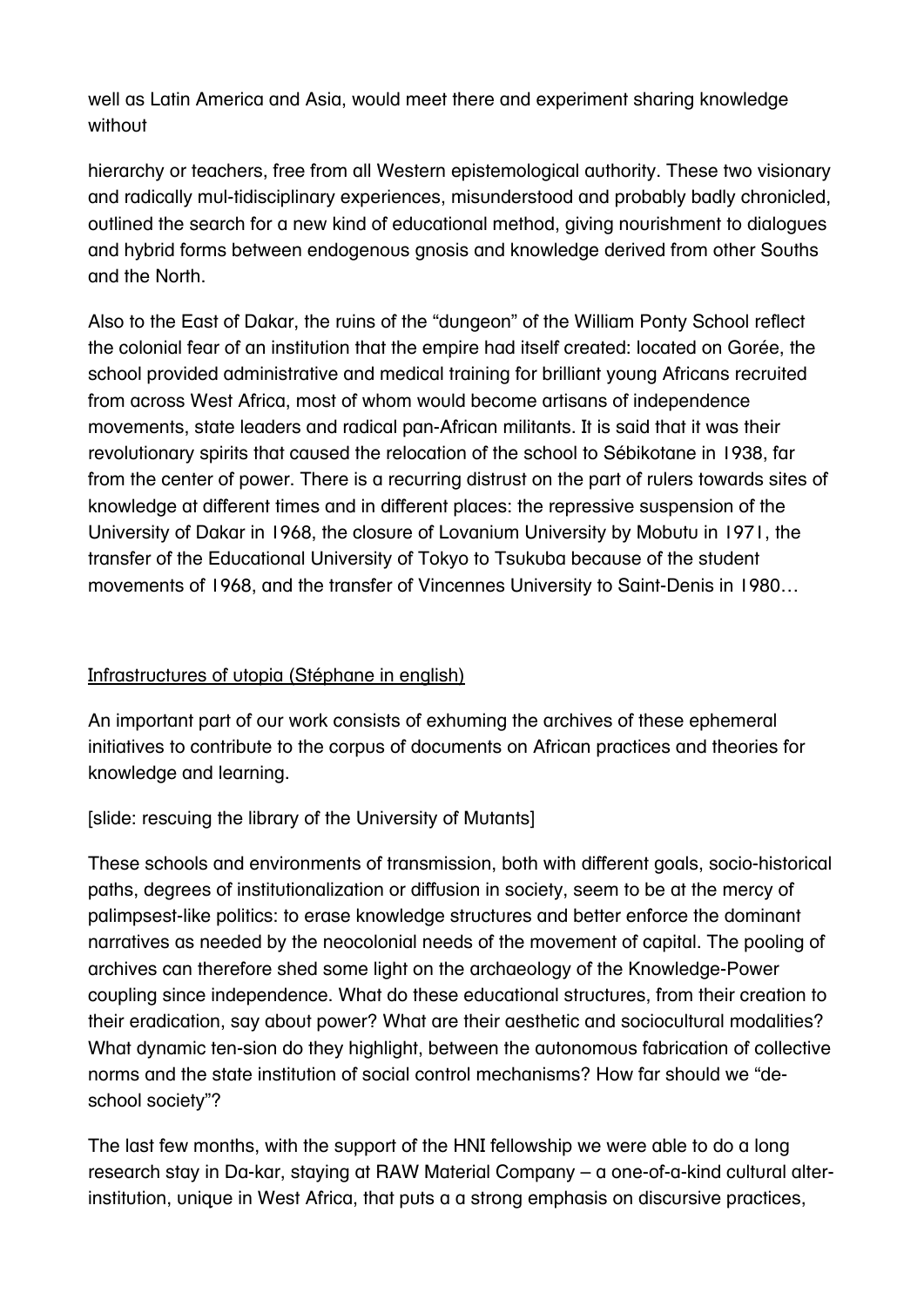reflexivity, public programming, activism and learning that celebrated its 10 years of existence during our stay there.

We wanted to expand the framework of our research according to three specific but interdependent dimen-sions: a spatial dimension, firstly, by showing more interest in the interpretation of other educational utopias related to independence in West Africa and to the metamorphosis of the continent and its diasporas – for ex-ample: the Afrihili linguistics center created in Ghana in 1971 by Kumi Attobrah, an engineer, to devise a lin-gua franca to be at the service of a multinational pan-Africanism, with archive materials that we inserted in a restitution exhibition [cf. slide].

Together with our colleague from the collective Tabara Korka Ndiaye, we also inquired into the practice and dissemination of the militant artistic education practice Theater of the Oppressed, which circulated from Bra-zil to Burkina Faso and eventually Senegal, with a paper due to be published.

### Focus on forum theatre (Stéphane – extracts and summary in English)

Forum theater is a genre of "theater of the oppressed", a practice developed from the 1970s by theater maker and activist Augusto Boal who was influenced by Paulo Freire's work on pedagogy of the oppressed, first in Brazil and then in Argentina and Peru after Boal was forced into exile during the Brazilian military dictatorship.

Theater of the oppressed is based on a system of physical exercises, improvisation techniques, aesthetic proposals and image games that are used to raise awareness on a particular social situation, with a focus on individual attitudes and bodies. The goal is to make theatrical activity an effective pedagogical tool for under-standing and finding solutions to social and personal problems.

In Burkina Faso, Prosper Kompaoré and the Atelier Théâtre Burkinabé (Burkinabè Theater Workshop) devel-oped a theater of social intervention in the 1970s and 1980s. Their practice was strongly influenced by the principles of socioeconomic justice, peasant rights, empowerment and education that infused the 1983 revo-lution and the following years. Kompaoré met Boal in Paris in the 1980s and, as he discovered that they both shared a similar militant vision of theater as a tool for social change, invited him to lead forum theater work-shops in Ouagadougou in 1989.

According to Mamadou Diol, cofounding director of the Kàddu Yaraax theater company and cultural center, the rising popular success of theater of the oppressed at the turn of the 20th century is also rooted in the dis-course and transnational encounters on alternatives to development; in particular, women's organisations that were addressing the role of women in development, and spaces for South-South exchange such as the World Social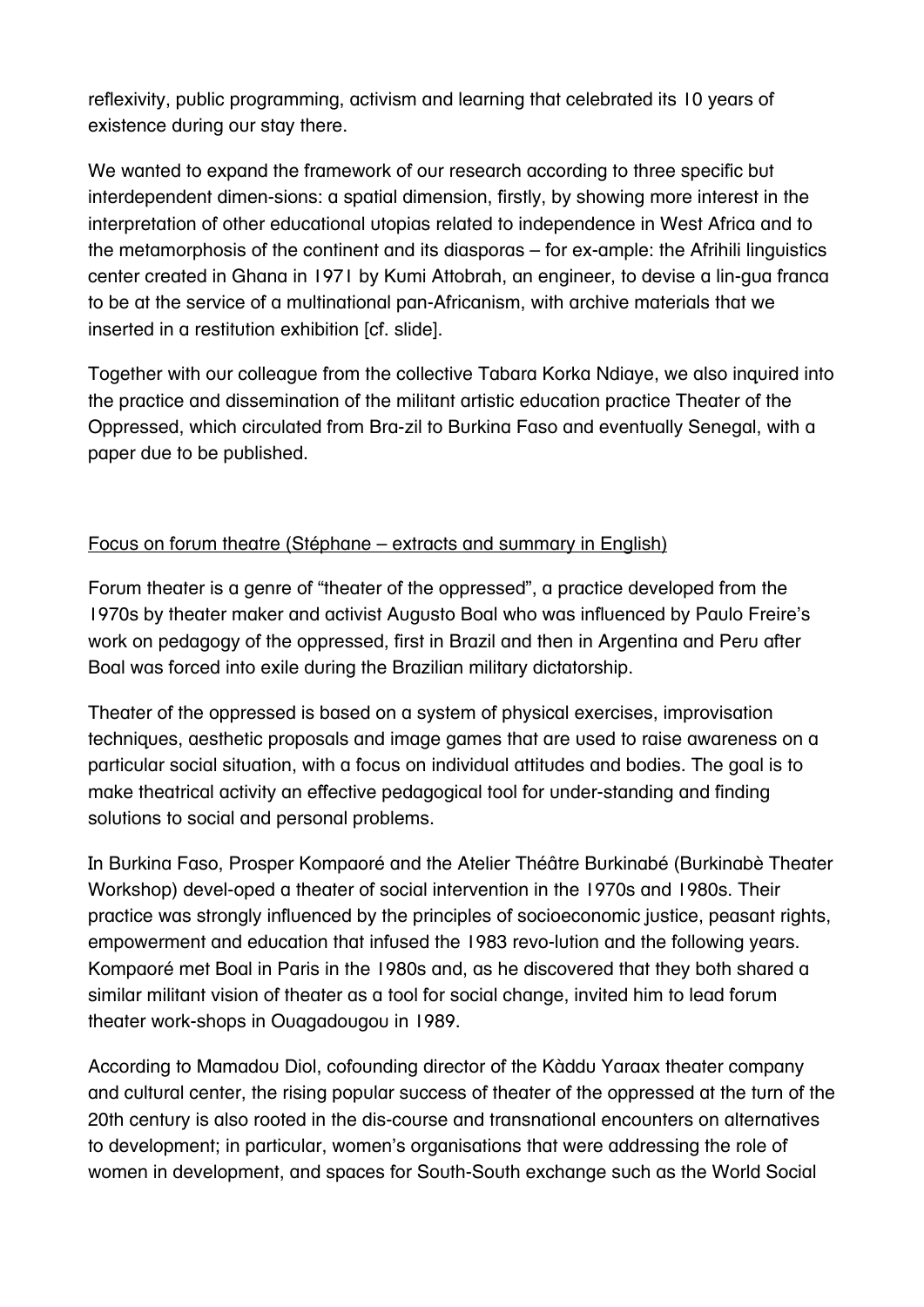Forum, have provided contexts where forum theater was circulated and practitioners trained each other during workshops and performance events.

In the early 2000s, Kompaoré came to Senegal to facilitate workshops on forum theater techniques, that at-tended Diol and his colleagues attended. Among them, Seydou Ndiaye recalls that their group was, at the time, already practicing a form of popular theater inscribed in a long tradition of dialogical performance prac-tices concerned with addressing social problems faced by communities and advocating local languages as opposed to the colonial tongue of the official, elitist cultural aesthetics. Active circularity and conversation are at the heart of popular theater in Senegal. In fact, according to Diol, social theater is deeply rooted in the hor-izontal processes of traditional systems of relations such as the penc – the communal assembly – or the low-ceiling mbaar hut for conflict resolutions that prevents anyone from standing up and dominating the conver-sation, thus obligating all to listen to each other.

However, before the concern with real-world issues impacting communities, Kàddu Yaraax considers popu-lar theater as first and foremost an artistic project guided by creative work, as Diol stressed several times during our interviews. The incorporation of forum theater as a language and a discourse, is a way to formal-ise the aesthetic work, in addition to anchoring the project into an international scene composed of cultural networks and civil society organisations. The practice can neither be reduced to community-level mediation infused with popular Senegalese dialogical traditions, or assimilated to an Africanized version of the forum theater 'discipline' practiced in international development networks.

In fact, Kàddu Yaraax demonstrates a wide range of theatrical interventions ranging from institutional paid work such as a recent partnership with the direction of the new TER train line in Dakar to deliver an embod-ied training of all operational staff using forum theater pedagogical techniques; to frontline performances coined 'direct actions' aimed to support social movements such as during the 2012 uprising; to adapting Mo-lière's classic 17th century satire Le Médecin malgré lui (The doctor in spite of himself) in wolof, as we witnessed when we did our second interview with Diol at the center.

In 2019 the School of Mutants and Ker Thiossane commissioned a forum theatre playwright, Alassane Ciss, a play during a public assembly we hosted with local communities facing eviction and landgrabbing by the Diamniadio smart city project. Alassane insisted on the view of forum theater as a tool to "enable the popula-tion to develop a certain consciousness and access information on what is happening, in order to exert their responsibilities towards what they consider their due or their right." Rather than commanding the public how to act, the aim is to empower the community in line with Freire's conceptualisation of an emancipatory peda-gogy that doesn't resort to a liberating promise coming from outsider educators: "as forum theater artists, we don't ask people to take the streets. For example, I can create a piece and invite the mayor to the show; I play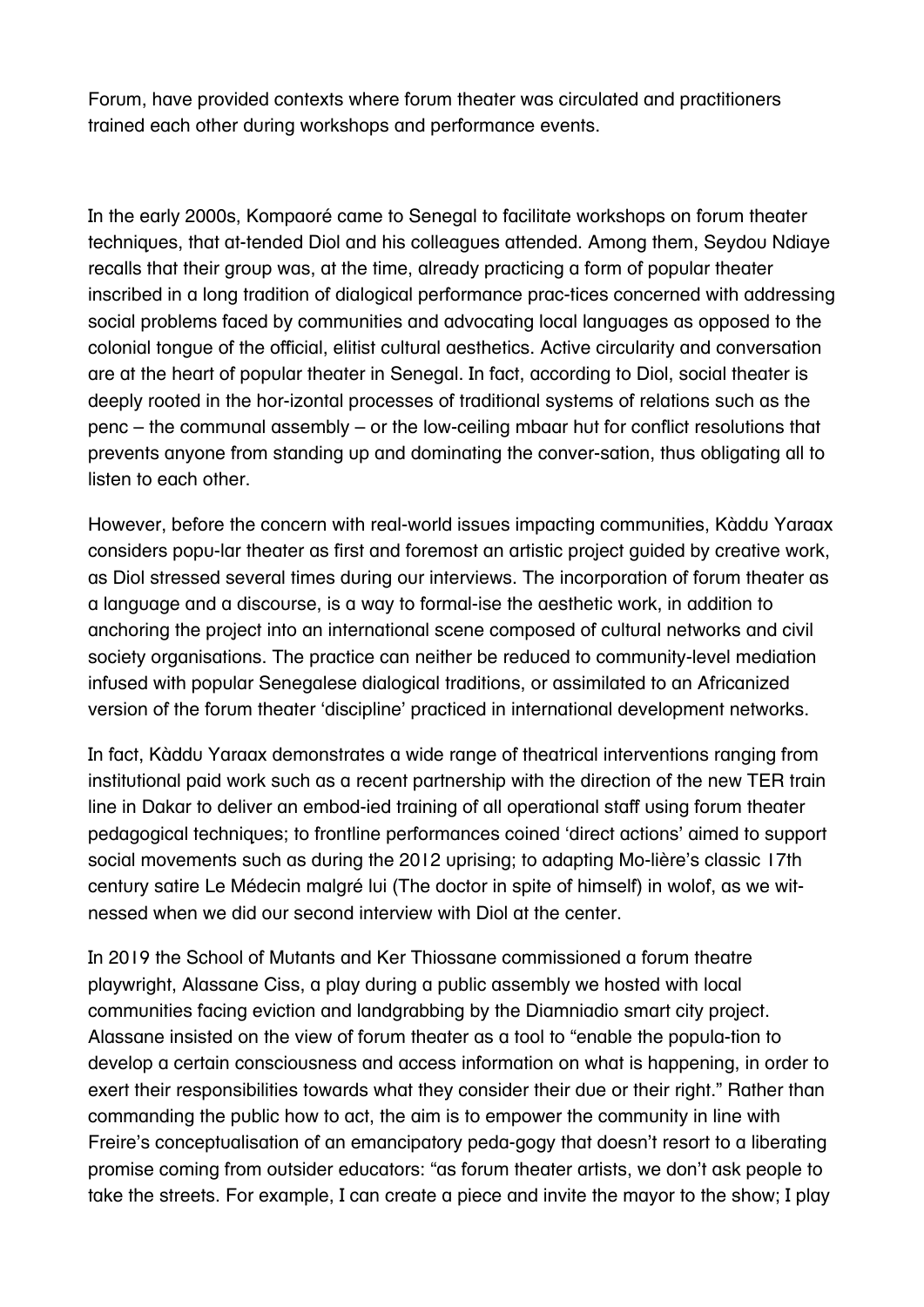the mayor's role and in that role, I make mistakes. I use forum theater to force the mayor to react and make some amends, whether he wants it or not, by exchanging with the inhabitants who are guarantors for his power."

As we observed during the forum theater performance in Sébikotane, the representation of local actors delib-erately opens a gap in the mind of the spectator: if the behavior represented on stage is interpreted as nega-tive or harmful, how should real-world actors realign their actions, decisions, public policies, towards what is

considered good? Ciss suggests that "otherwise, it would be hypocrisy": this hypothesis forms the basis for the dialogical process that follows the performance. Since each in the public may have a different view on what is considered good for the community, the only way for realignment is to face the diversity of personal judgments and values through conversation. In a sense, this approach to forum theater also echoes Rancière's theory of the "emancipated spectator", in which resistance to oppression is articulated as a dy-namic social process in which people form their own opinions and interpretation of the world that they may connect within shared concerns.

It would be hard to find a more acute example of a 'mutant' teaching practice, with a geographic trajectory of forum theater, from Latin America to West Africa through Europe that outlines a cartography of social art practices for liberation. Emancipatory artivism travels the Southern routes, offering multiple stages to revolu-tionary becomings. As it migrates, it mutates on the way: an itinerary made of chaotic nomadism, chance encounters, individual reinventions and collective translations.

We could name this counter-hegemonic utopia after Boaventura de Sousa Santos, an "epistemology of the South": a practice which, as it travels, produces its own knowledge of the world and of how to act in the world. This is the kind of viral journey of epistemic mutations that the School of Mutants sets out to delineate. Since we began our investigations on the topic of state-led university projects that served nation-building discourses and various ideological and political agendas in post-independence West Africa, we have also been interested in decentralized experiments in pedagogy and alternative education concerned with pan-African-ism and Southern solidarities. Not only is forum theater in Senegal a case of decolonization of theater as knowledge that evades the sanction and classification of epistemic hierarchies of the North; it also offers a way forward towards popular education models outside of official learning institutions.

#### Mutant education

Going back to the critical and poetic potential of the figure of mutants, we can see it as a post-negritude frag-ment among the ruins of Gorée: an offering for the reader, a project to pursue, a conceptual vehicle to which other narratives can be attached. What mutant pedagogies can we use to live in mutating worlds?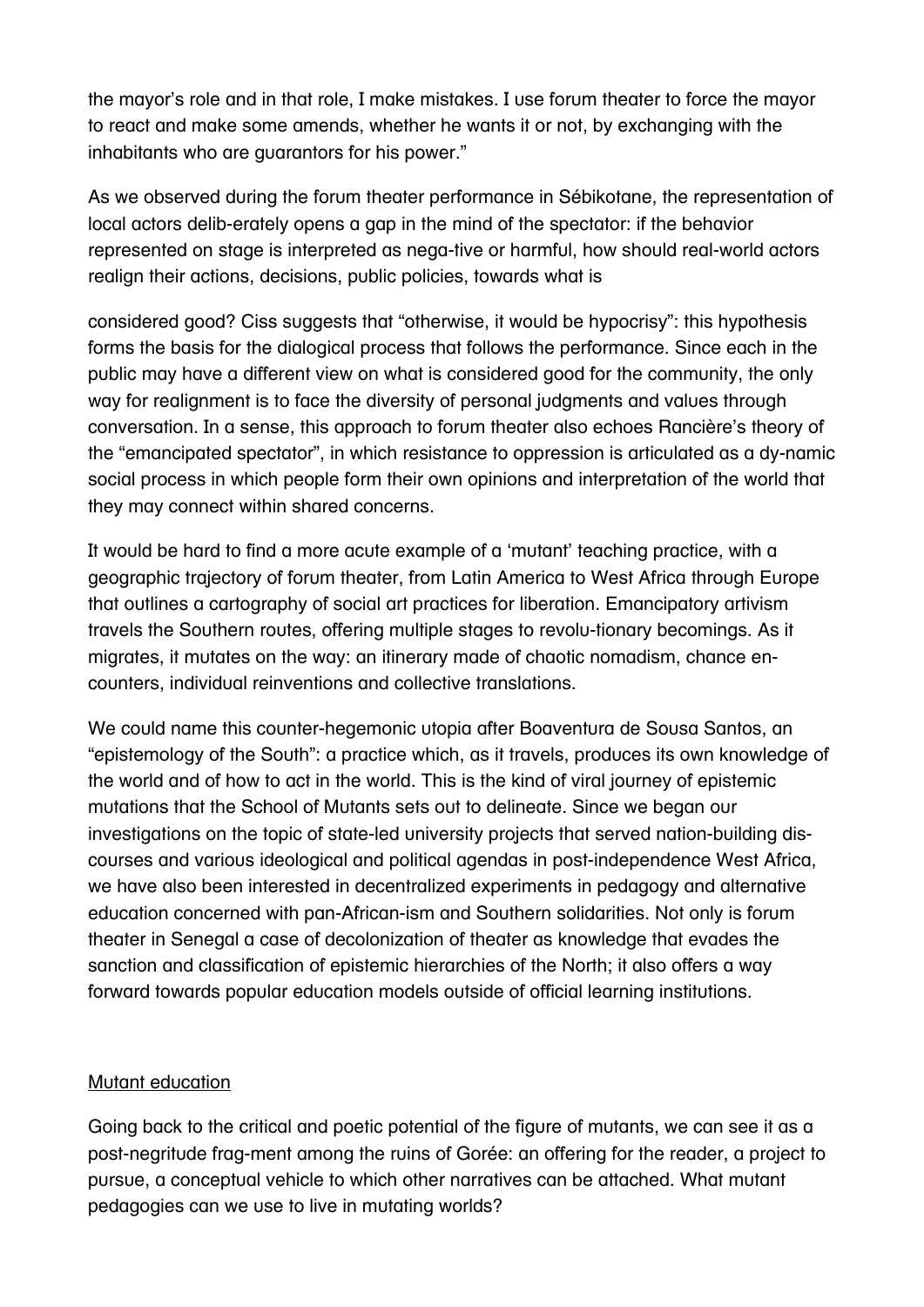Education as mutation, like a contagion between beings, people, and epistemic fields. We can link the strik-ing force of this vision to Edgar Morin's transdisciplinarity: "transdisciplinarity is often characterized by cogni-tive schemes that cross disciplines, sometimes with such virulence that they startle them!". The analogy of biological mutation is particularly interesting because it rests not only on internal factors (a random spontaneous mutation) but also on external factors, like the effect of environmental irradiation.

From this emerges a disturbance in the field of education with the deconstruction of the modern-colonial or-der of education, and reflections on the recent sharing between the African reevaluation of precolonial knowledge -like the ethno-philosophical approach and its critique - and the amplification of external contribu-tions (including provincialized Europe) as Valentin-Yves Mudimbe analyzes it. All the while remaining cau-tious of the identity-shaped shadow cast from excessively culturalist constructions.

In addition, the study of educational infrastructures problematizes complex cultural objects that go beyond their attribution to a rigid geographic perimeter: the Université du Futur, for example, was part of an Afro-Asian cooperation network. Will let Lou (pre-recorded from Taipei) develop this aspect of the research.

#### Conclusion (Hamedine in French, consecutive translation Stéphane)

Dans l'idée d'une École des Mutants qui réactivent et détourne l'héritage de ces ruines, il y aussi Ecole : espace où l'on prend soin d'une conversation, d'un besoin d'échange et de quête.

Étymologiquement, la skholè grecque est l'arrêt de travail, le repos consacré aux discussions et à l'étude. Une sorte d'école buissonnière – sachant que les buissons historiques n'étaient pas un lieu de prélassement mais d'enseignement clandestin des premiers protestants pour échapper à la répression de l'Église.

Le daara, de l'arabe dar, c'est la maison : un écrin sûr pour préserver la précieuse économie du savoir.

Notre enquête a commencé autour des "infrastructures d'utopie", pour reprendre le titre d'une enquête de l'anthropologue Brian Quinn sur l'UFA et Ponty. A partir de nos études de cas et des différents chapitres de l'Ecole des Mutants qui s'in-scrivent dans différents territoires, nous explorons l'idée de sous-structures d'utopie (pour reprendre l'idée des sous-com-muns de Fred Moten et Stefano Harvey): que devient l'infrastructure du savoir lorsqu'elle prend la fuite, lorsqu'elle maronne et se dé-académise ?

Translation: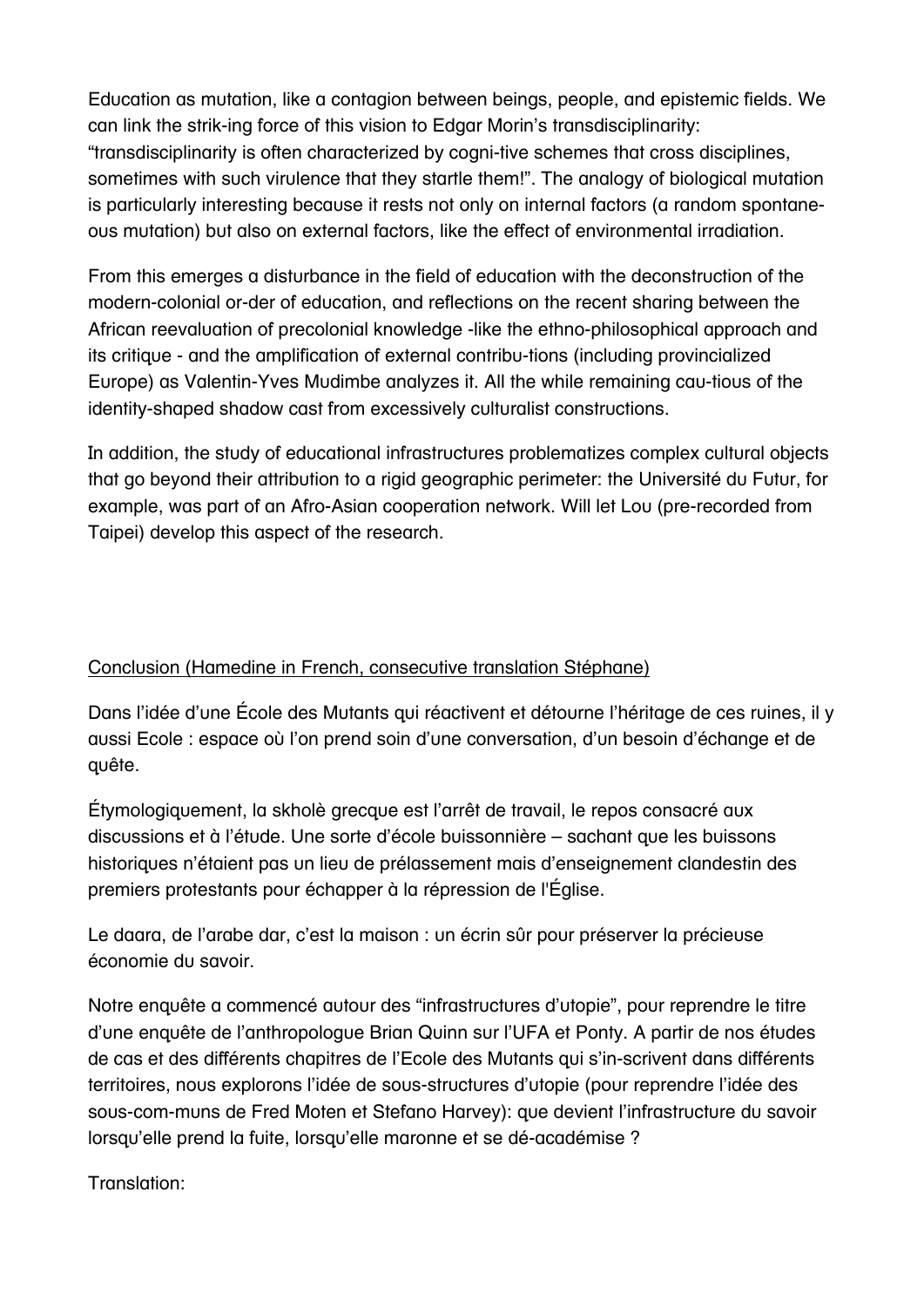In the idea of a school of Mutants that reactivates the legacy of these ruins, there is also School: a space where conversation and a need for dialogue and research are cherished. Etymologically, the Greek word skholè means the cessation of work, rest dedicated to conversations and studies. Kind of like skipping school, known as the "école buissonnière" in French, and which can literally be translated into "bush school", even though historically, bushes were not a place of rest, but rather of clandestine teachings from the first Protestants seeking to escape the Church's repression.

The daara, from the Arabic word dar, is the house: a safe cocoon meant to preserve the precious knowledge economy.

Our inquiry started around "infrastructures of utopia", a term coined by anthropologist Brian Quinn referring to UFA and Ponty school. Based on our case studies and the different chapters of the School of Mutants that take place in different contexts, we explore the idea of understructures of utopia, echoing the concept of un-dercommons of Fred Moten and Stefano Harvey. What becomes the infrastructure of knowledge when it becomes fugitive, when it marroon away and unacademizes itself?

Lou (audio in video)

### *Hello everyone!*

*This is Lou from The School of Mutants speaking from Taipei. I'm sorry I can't be with you in person today, but I'm sure you'll hear more about The School of Mutants and be able to discuss with my colleagues Hamedine, Stéphane and Oulimata.*

*I want to thank the Het Nieuwe Institute for this opportunity to conduct research as an artist collective. It's also a great pleasure to get to know the other fellows and learn about their work.*

*I have been working as a part of The School of Mutants since 2019, and my main research interest currently is on Afro-Asian connections. For example, we had the opportunity to work together on the 2020 Taipei Biennial, where we investigated from the University of African Futures on the competition of the two Chinas in diplomacy on the African continent, involving a lot of geopolitical complications, but also cases of exchange. How do we go from the ideology of Third Worldism to 21st century capitalist competition.*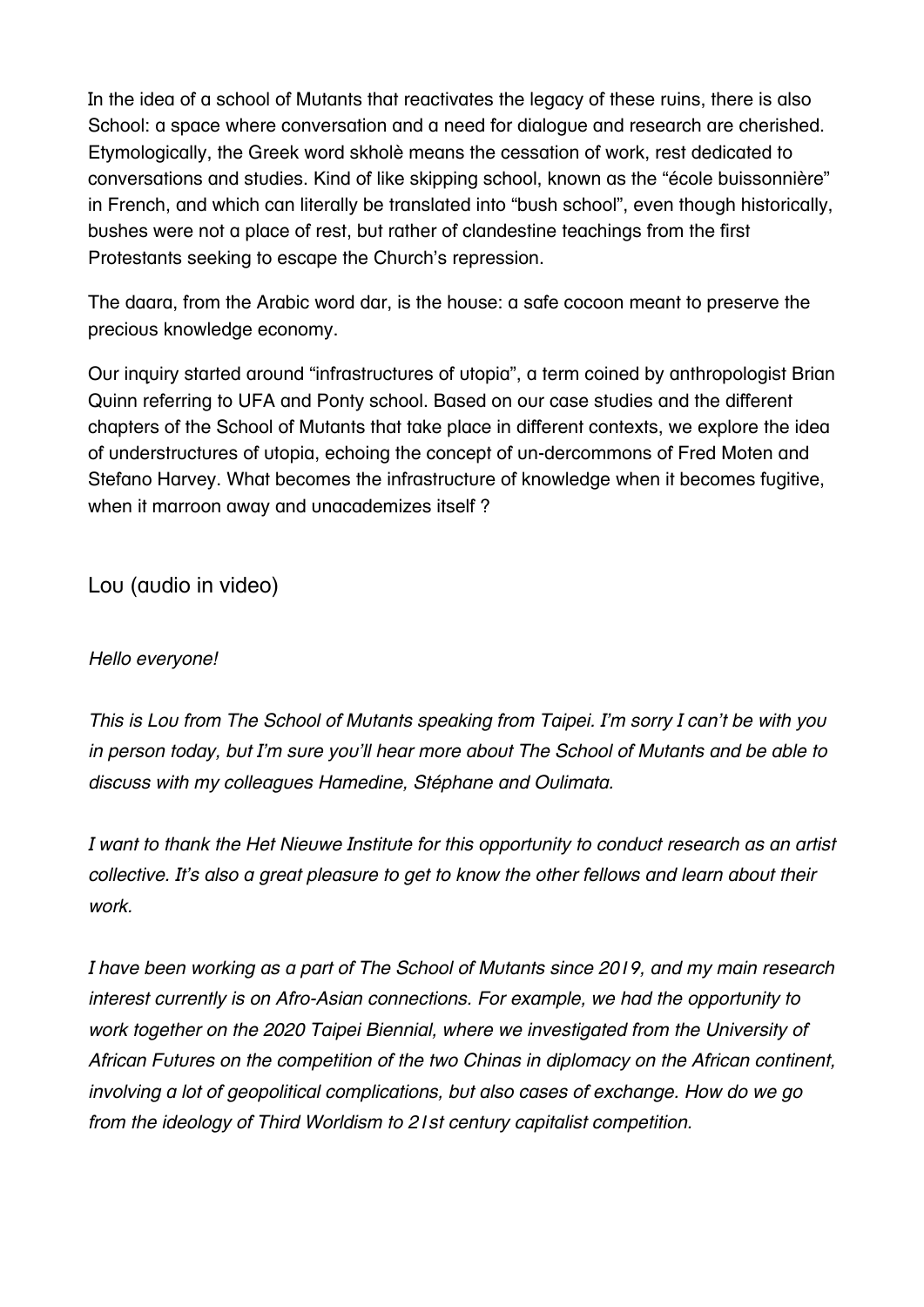*This time too, I had the opportunity to conduct some research, but this time on living things. So in a minute or so, you'll hear me talk about the Asparagus Project. About the globalization and economic history of the asparagus, which is quite fascinating. And it's a small project I had the opportunity to complete and present a preliminary version at an exhibition at the Pompidou Metz within the scope of the Het Nieuwe Institute fellowship. It's a story across continents. And I hope you will enjoy it. It's one of our research tangents right now, on plants and living things, and how they tie in to this larger scheme we are interested in. For example, ylang ylang, cloves and so on and so forth. Of course, in this case, the Dutch archives are enormously interesting and helpful.*

*Next up also, we are coming back to our first theme of infrastructure and architecture to explore more about the University of African Futures in relation to the Museum of Black Civilizations, one financed by Taiwan and one financed by China, both huge public infrastructure projects. So more on that soon! Please do follow our Instagram account so you get to know a little bit more about what the mutants have been doing!*

*–*

#### *A Tale of Asparagus*

*The asparagus, the most well-known edible plant of its genus, is understood to originate from Europe.*

*Its story in Taiwan starts in 1934, during the Japanese colonial period. The Palmetto variety was introduced from the United States but this experiment ultimately failed. Taiwan fulfilled many of the Japanese Empire's colonial dreams, and one of these was being the tropical laboratory. The Japanese set up experimental botanical gardens in many different places on the island and tried to introduce a great number of species. It would change the local flora forever. The effort to introduce asparagus to Taiwan would only resume in 1955, after the Nationalist takeover of the island. Many different varieties were introduced from California. Even though the asparagus is a vegetable from temperate zones, farmers found ways to attend to it and made the crop prosper on the tropical island.*

*Most of the Taiwanese asparagus are produced in the central and southern parts of the island. The asparagus likes well drained sandy soil best, just like peanuts. Taiwan was already a producer of peanuts, but it was not as profitable to farmers as this western vegetable.*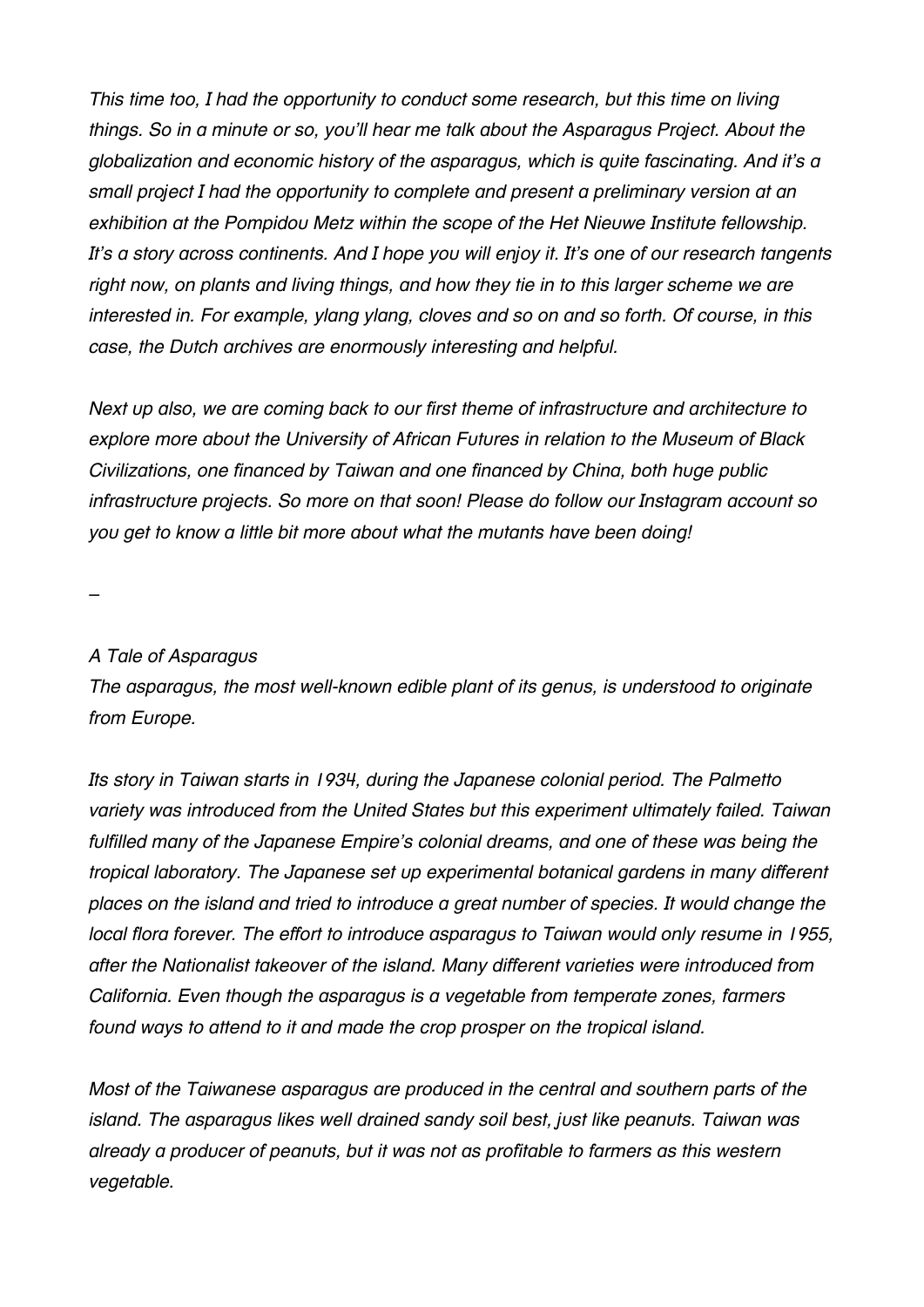*During the 1960s, asparagus became a more popular crop. Green asparagus was gradually introduced into Taiwanese cuisine. Production quantity ebbed and flowed throughout the decade with some years of regrettable overproduction until a winning formula was found. In 1971, Taiwan was the world's top exporter of canned white asparagus, most of which sold to Europe, in particular West Germany. This coincided with the end of the Bracero Act in the United States, another great exporter of asparagus. The production chain from Taiwanese farms to cans in European supermarkets became an important national industry that earned the island nation much needed foreign currencies. Most of the farmers produced exclusively for export and the national company purchased at fixed rates to control the market. More than seventy factories would have been canning asparagus during that time. National conferences were held and research centres kept busy for the prosperity and well-being of the asparagus in Taiwan.*

*The canning industry started in Taiwan from the dawn of the 20th century with the hard work of Japanese entrepreneurs. Some of the most successful canned products included pineapples, mushrooms and asparagus. From the 1980s and on, as Taiwan's economy developed, manpower became more expensive and gradually the export canning industry retracted. Like textile, asparagus farming would migrate to other places with cheaper labor such as mainland China and Southeast Asia.*

*Talking about the asparagus to a Taiwanese would always evoke the familiar taste of Tsin Tsin asparagus juice, an old-fashioned favorite to be found in corner stores. Boasting a Marilyn-like scarcely clothed bombshell on a beach, Tsin Tsin is a beloved local brand that has lived through decades. The brand image has never changed, reminding us of Taiwan's American aid period. Currently, very few local producers of asparagus remain, and now they only produce for the local market, fresh or frozen. In fact, Taiwan has become an importer of asparagus from other countries such as Thailand. The success story of the export asparagus is mostly forgotten.*

*Nevertheless, that is not all to the adventure of the asparagus in Formosa. It was to have a diplomatic role.*

*From the late 1990s to the early 2000s, before Taiwan, that is the Republic of China, and Senegal broke off diplomatic relations for the third and last time, asparagus was an important topic of discussion in this short-lived Afro-Asian relation.*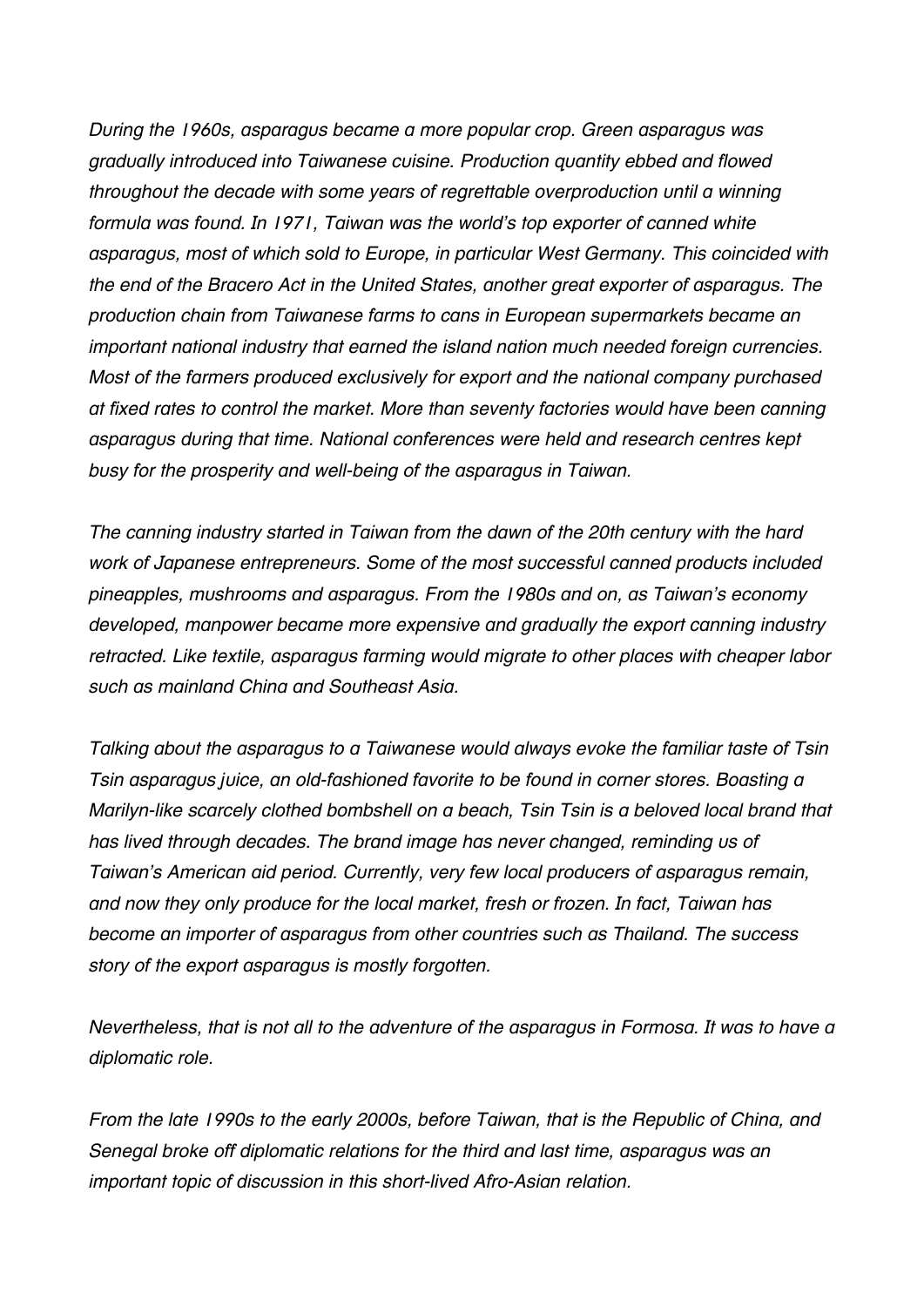*One of the Taiwanese Agricultural Technical Mission's objectives was to introduce asparagus farming methods to Senegalese farmers and help them establish a source of revenue with a high-income vegetable appreciated by European countries and white tourists in West Africa. Other endeavors included teaching technical know-how of successful rice paddies or growth of ornamental plants. Taiwan has a long tradition of sending agricultural experts to their diplomatic allies.*

*The asparagus did grow in Senegal, in small test farms here and there. In order to promote for an asparagus industry, a training centre was set up in Sangalkam, not far from Dakar. During President Chen Shui-bian's July 2002 African tour, the visit to Sangalkam was highly publicized. The good peasants' son Chen Shui-bian, all smiles, would cut stalks of asparagus himself in the company of his Senegalese counterpart Abdoulaye Wade.*

*The idea was to set up asparagus culture in the country and train Senegalese coordinators who would transmit the knowledge and help local farmers. The Senegalese Asparagus Association, SENASPERGE, was also formed. However, the initiative backfired after a first business trial. SENASPERGE's expectations of demand, mostly geared towards hotels resorts and high-end restaurants catering to European tourists, far exceeded their actual sales results. The Association exhausted its funds and was not able to pay back farmers*  for the asparagus they promised to sell for a good price. The discontent leads to the *abandonment of asparagus fields.*

*Soon after, Senegal broke off with Taiwan abruptly. The island nation would remember this bitterly*

### **Tropic Fever**

Tropic Fever - Act I: Forest (video)

*Land, Sumatra's East Coast with its vaporous forests.*

*Nowhere, a village, or even a house. Not even a coco palm. Only forest and swamp. Presently we saw the first campong.*

*Then again forest, swamp, lianas, monkeys, jungle, thicket, stillness, dark pieces of water. Suddenly, as if marked out with a ruler, a huge clearing. Ditches dug in a straight line, paths, two-metre high tobacco plants in endless straight rows. As far as the eye could reach, there swayed a light-green sea of leaves. Everything one saw was carefully tended, almost exaggeratedly ordered.*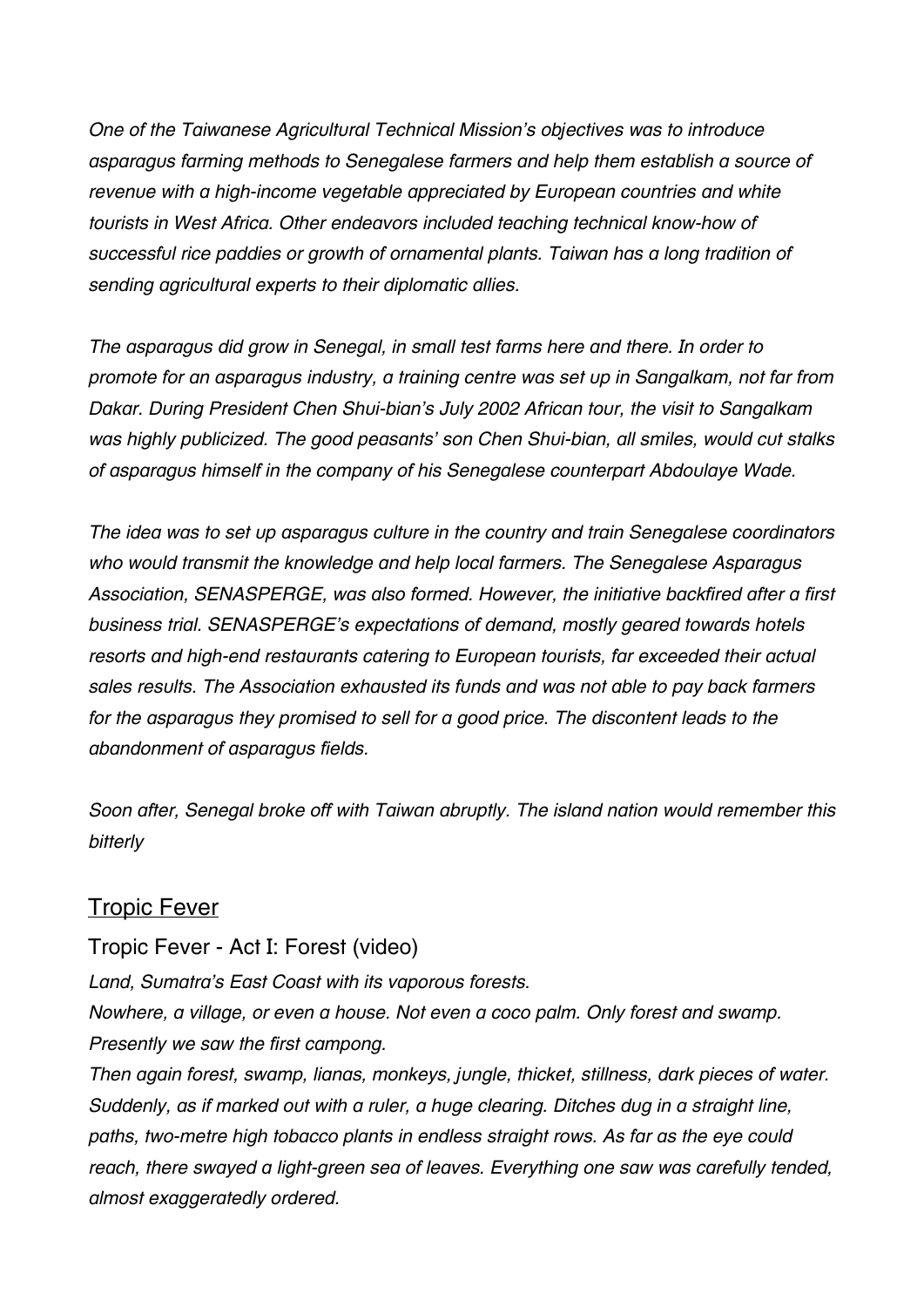*Now one plantation succeeded another. The campongs were no longer in the forest, but around the plantations.*

*Here and there I saw a grazing zebu herd, steers looking for coolness in the puddles, white and black pell-mell. Then came the forest, a sombre, tangled, black-green maze. Then again a well-kept tobacco plantation. Flower gardens, tennis courts, huge coolie barracks… and everywhere order and cleanliness. And so it continued: forest, campong, plantation.*

*The forest here was cleared many years ago; then tobacco was planted, and later the terrain was allowed to lie fallow, and this was the seventh year. Next year it would be planted again. For a year tobacco was cultivated on the terrain, and then for seven years it would lie fallow.*

*When we had traversed the lalang grass we reached the new clearing. Hundreds of axeblows echoed through these wilds uninhabited by humans. The only sound was that of the axe-blows. The forest was being destroyed because a few months from now tobacco must grow there.*

*Where forests had stood, tobacco plantations developed, and narrow, swampy, but passable roads connected them with each other. The colonial administration sent out officials, judges, and constabulary: the colonization was under way.*

#### Robin Hartanto Honggare

*Tropic Fever* is a collaborative film project that documents the plantation lives in the Netherlands Indies. The film narrates monologues based on a semi-autobiographical book written by László Székely, a Hungarian who worked several years as a plantation manager in Sumatra. The book was first published in the 1920s in Budapest; then, it was translated into other languages, including Dutch (*Van oerwoud tot Plantage: Verhaal van een Plantersleven*) in 1935 and English (*Tropic Fever*) in 1937. By juxtaposing the narrative with visual archives from across Dutch institutions, the project aims to depict the spatial implications and racial imprints embodied in the practice of commodity extraction, a crucial economic motive sustaining colonialism.

The work was initially conceived as an academic research in the Netherlands, but it then evolved into both in-depth investigation and artistic exploration in the form of a film. Het Nieuwe Instituut provided not only material support but also the freedom to explore various means of dissemination. As the research progressed, it became clear that the project required more perspectives from other thinkers. Perdana "Pepe" Roswaldy, writersociologist, and Mahardika Yudha, video artist, joined the project, bringing their multidisciplinary points of view into the three acts of the film as well as threading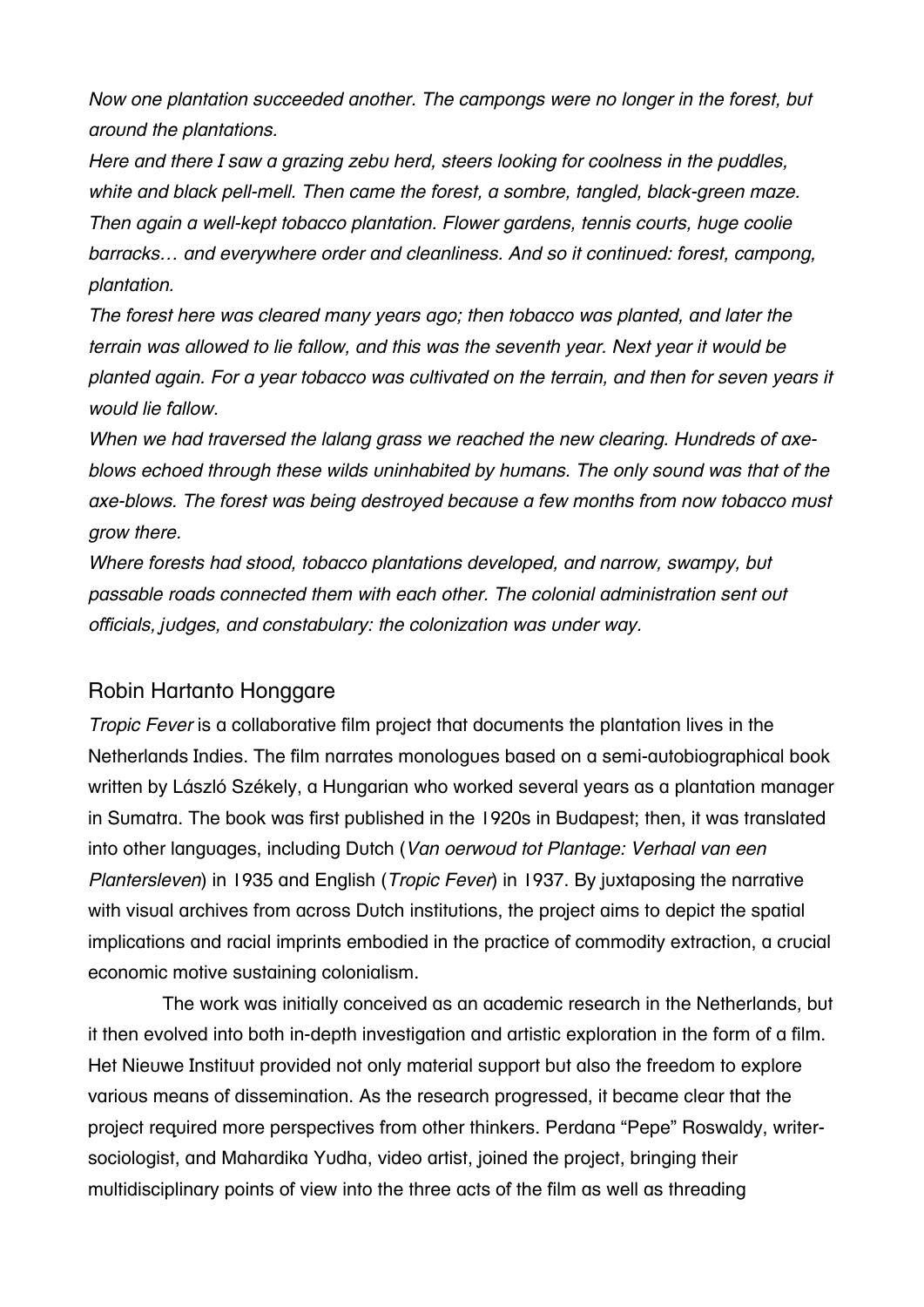connections between the narratives and the visuals. While we haven't met each other before and during this project, we managed to work together from different places, including Evanston, Rotterdam, and Jakarta. We also realized along the way that in order to capture the plantation lives in their entirety and with greater details, we need to not just rely on the "architecture" archives at HNI but also engage other collections in Nationaal Archief, Leiden Libraries, and Eye Filmmuseum.

Our working process can be generalized into three phases. In the first phase, we collect various archival materials and conduct research about the history of plantation lives in the Dutch colony. In the second phase, we examined the book more thoroughly, discussing it in multiple sessions to find the intersectional points that we found important to present to the broader audience, then selecting parts of the texts to create a sort of a textual montage. In the final phase, we returned to the visual archives and linked them with the narratives. In reality, it is a messy process. We moved back and forth through these phases, rereading the texts, rewatching the videos, and gathering input from other viewers, including from the HNI R&D team, to whom we are incredibly grateful.

#### Pepe Roswaldy

When Robin asked me to participate in this *Tropic Fever* project, I wondered what else we could say about plantations through the lens of a colonial white planter. As if that perspective has not been plaguing the studies of plantations for centuries. Robin perfectly encapsulates what plantations do for the state: that they are the very architecture that builds colonialism, quite literally. Plantations are not merely a farming area. They are meticulous planning maps for the workers, water volume, and crops. László Székely knows this very well: he details the construction of plantations as if he illustrated those maps in words. The worst part of building plantations is not only the destruction of ecology, but the creation of a social world that plantation maps aim to possess, intentionally or not.

The architecture of such places also builds the fictional narrative of race. Using the term from WEB Dubois, American sociologist, the color line is pretty much the essence of plantations. Just like the architecture, it occurred quite literally: ethnic and nationalitydesignated barracks, the whispers among workers, payday, and seats in the bars or canteens. And since gender and race are intertwined, one should not be shocked that women almost do not talk in the book at all. Their skin colors are frequently brought up not by the coolies or the women themselves, but by the white tuans, by Székely. They are the ones who assign the characters based on one's skin pigmentation. The *coolies* can only silently grunt; the women are so noisy but only in the back – hoping a white kind tuan will take her away.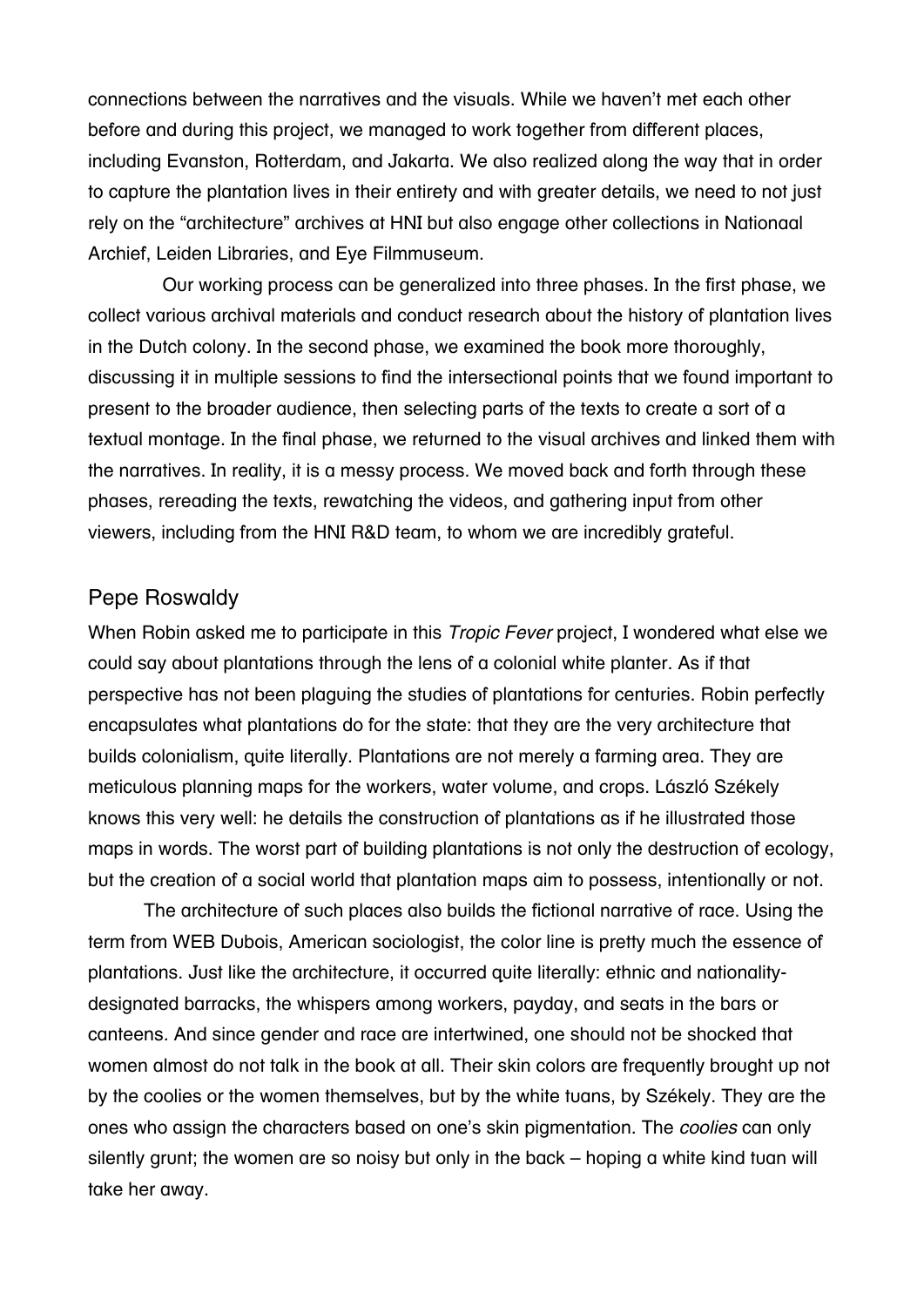Although metaphor may be useless, discussing and learning about plantations can feel like peeling layers of an onion. The deeper we get into the bulb, the more painful and aggravated we become. The narrator in *Tropic Fever* feels it too: excitement turns into despair, despair turns into arrogance, arrogance turns into numbness, and finally that numbness is broken. There is only so much that plantations can offer for lives, and hope is barely one of them, as our narrator finds out. Such affect of plantations is integrated to its racial imprint, in the persistent scapegoat of "tropenkoller" or "tropic fever." The feeling of madness in the Indies, it is the heat, but never colonialism. It is the warm beer, not the white violence. It is their caricature of black men, not the racial slurs.

By reconstructing *Tropic Fever* this way, Robin, Diki, and I hope that we would always be aware of the unruliness of colonialism and its power.

#### Mahardika Yudha

After the Cold War ended, films that utilized historical footages and photographs from the Dutch colonial period began to appear, the renowned examples being *Moeder Dao* (1995) by Vincent Monnikendam and *Call Me Babu* (2019) by Sandra Beerends. These films were produced by Dutch filmmakers. In Indonesia, I have only encountered one performance and video art by an Indonesian artist that utilized colonial archives. Until today, not a single film produced by an Indonesian director uses the enormous representations of the Netherlands Indies in the colonial archives, be they as documents to be analyzed, questioned, reinterpreted, rejected, or accepted in the form of a film. With this background in mind, I accepted the invitation from Robin and Pepe to collaborate.

I constructed the visuals based on the narrative that was selected by Robin and Pepe. Thus, I didn't start from László Székely's ideas, but from Robin and Pepe's interpretation of Szekely's ideas. In other words, I departed from one layer beneath the book.

From this initial process, I explored the visual documents, including photographs and footages that could be represented as part of the film, some from the recommendation by Robin and Pepe, and some from my own research. The main question in this process is whether I should translate the narrative explicitly, create juxtaposition, or choose visuals that possessed no relation at all to the narrative. In the end, I used those three methods while carefully arranging the rhythms in the film.

This film uses two main forms of documents: stills (photos, maps, newspapers) and moving images (footages). The photographs are mainly sourced from Digital Collections Leiden University Libraries, all of which are available for public use under the creative commons license. It is important for me personally to make those archives known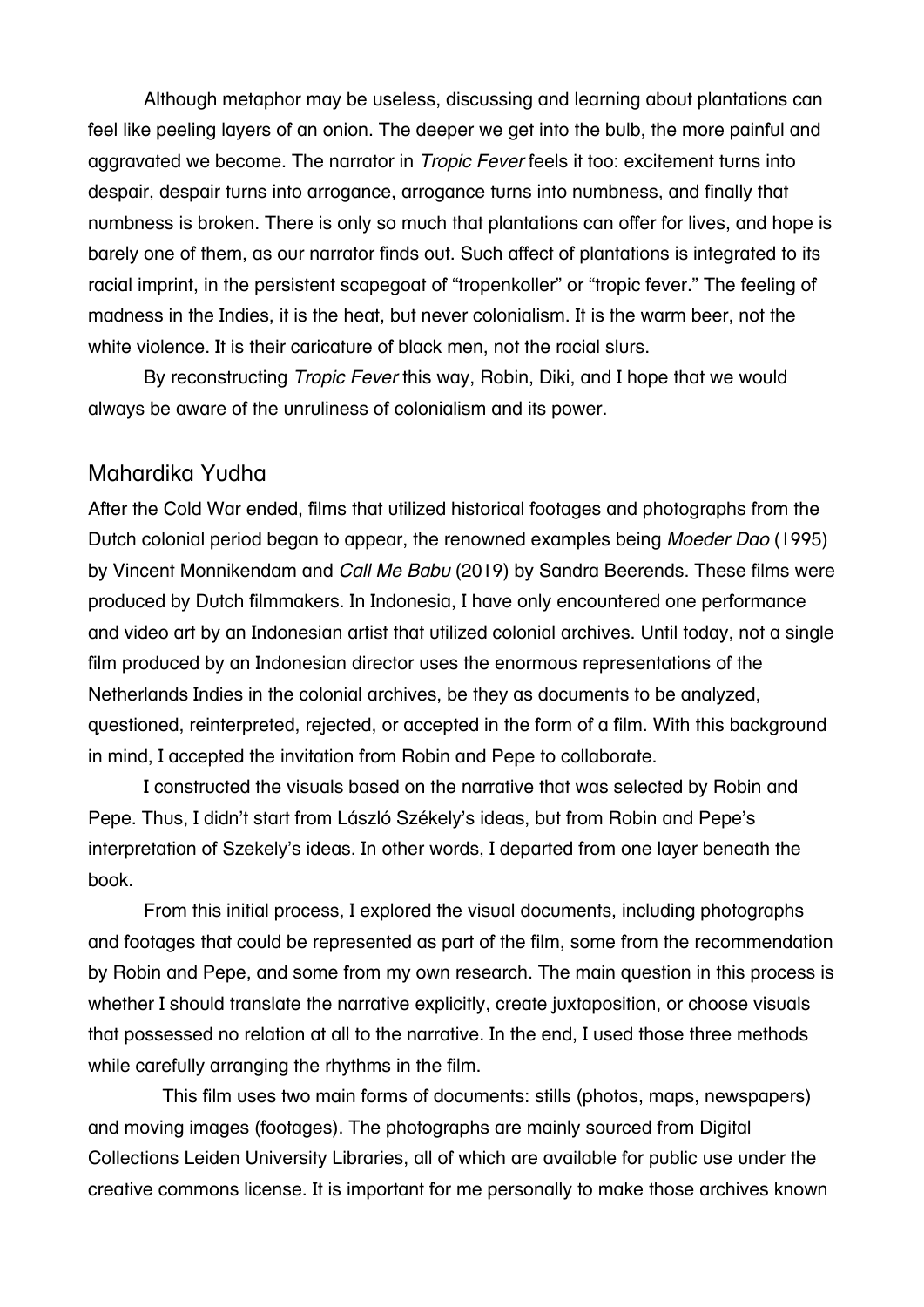to the broader public to encourage more reproductions and reinterpretations. The photographs were mostly taken in between 1890s and 1930s, the range of time when Székely was in the Netherlands Indies. They were taken by de Bussy, Jean Demmeni, K. Feilberg, Neville Keasberry, C.J. Kleingrothe, M. Mazaraki, J. Willem Schut, and anonymous photographers.

The footages were mainly from Eye Filmmuseum collections, including records by Willy Mullens, J.C. Lamster, L.P. de Bussy, Karl Josef John, L.C. Reedijk, videos ordered by Koloniaal Instituut and plantation estates, as well as amateur and family films. Another important document in this project is the fictional movie titled *Rubber*, directed by Gerard Rutten. This was a movie adaptation of a novel written by Madelon Szekely-Lulofs, who was married to László Székely.

The visual documents were crucial to capture the perspectives of the "West" when seeing the lives in the Netherlands Indies. Those "West" and "white superiority" perspectives dominating the audio and visual materials became an instrumental point in assembling the montage within the film structure. They were utilized to produce dramatization within the acts. Nevertheless, as Indonesians who observed the documents and sought to reconstruct them while also simultaneously being subjected to those perspectives, we also experienced the tension between subjectivity and objectivity when creating the montage, and this perhaps can be seen in the final output.

The project itself is not only about depicting or visualizing the narrative, the tropic fever, the plantation, the migration, the relation between architecture and everyday life, the environment, the tropenkoller, or colonialism per se. The film is further about approaching and revisiting language, function, and power within the colonial archives. It seeks to discuss archives and media while representing and reinterpreting history, using film as a critical vehicle.

# MELT

#### 1. Welcome, Intro, Project Outline

#### [SLIDE: ACCESS SERVER]

Good evening everyone. We are MELT - Ren Loren Britton using they/them pronouns and Isabel Paehr using she/her pronouns. We first wanted to thank the New Institute for their support of our work over the past six months and especially give a warm thanks to Delany & Federica for their scheming and strategizing throughout our fellowship. Additionally we wanted to thank the other fellows for their presentations and for their engagements with us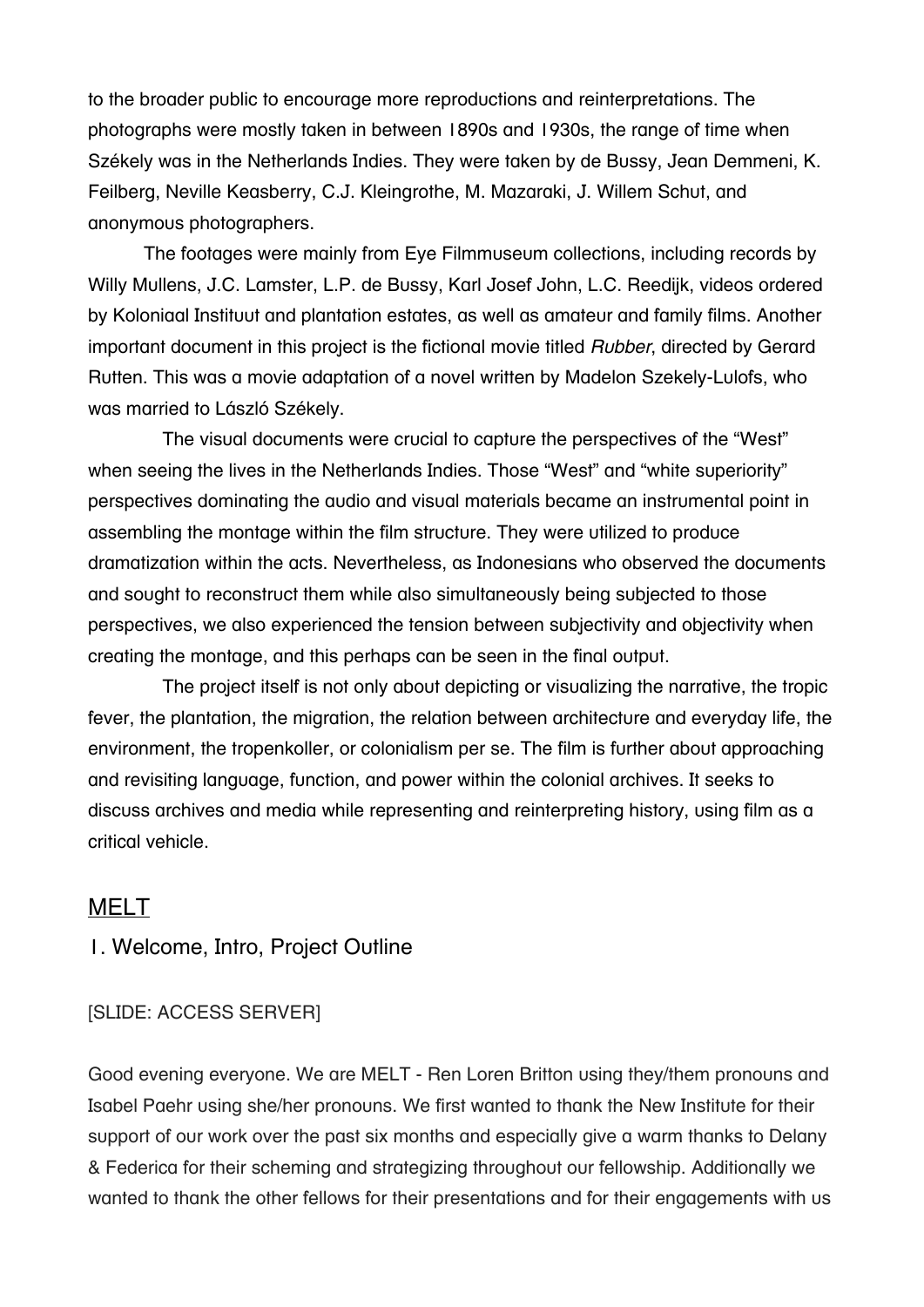over these past six months – it has been a pleasure to think and work alongside you all. We wanted to begin by saying that we do not assume that anyone is cis-gendered or nondisabled – this is the place our work begins from. Our fellowship project is called ACCESS SERVER and in the next 20 minutes, we would like to introduce the motivations, workings and wished for futures this project proposes.

[SLIDE: "There is a significant problem with cultural institutions across Europe when it comes to disability access."]

From our lived experience and the experiences of disabled friends and colleagues, we know that there is a significant problem with cultural institutions across Europe when it comes to disability access. Often, there are no ramps, no captions, no sign language interpretation, no braille signs, no gender neutral bathrooms, no rest areas, no breaks, no image descriptions and other things that make it possible for disabled people to visit, work and be in institutions. Institutions routinely disregard their legal and social responsibilities towards making access. Our project, ACCESS SERVER, works against these exclusions by uplifting and upholding our beloved disability communities. Together we work to disrupt systemic ableism in cultural institutions.

[SLIDE: "Disability Justice celebrates and honors disabled brilliance and vitality by upholding a vast community of people with non normative bodies and minds."]

ACCESS SERVER works with a Disability Justice framework, which is a framework coming out of the necessary work of the queer and BIPOC run performance collective SINS INVALID. Disability Justice centers people of color, queers, nonbinary and trans\* people with disabilities. We practice with disability justice because this framework celebrates and honors disabled brilliance and vitality by upholding a vast community of people with non normative bodies and minds. This includes though is not limited to, folks who identify as disabled, chronically ill, Deaf, mad, neurodivergent, and more, whether their disabilities are apparent or not.

[SLIDE: What do you need to be in any space?]

In ACCESS SERVER we define access as the conditions under which people can approach or be in a space. When you can fully be in a space, it means the space is accessible to you. Access requests describe what people need to be in spaces, be they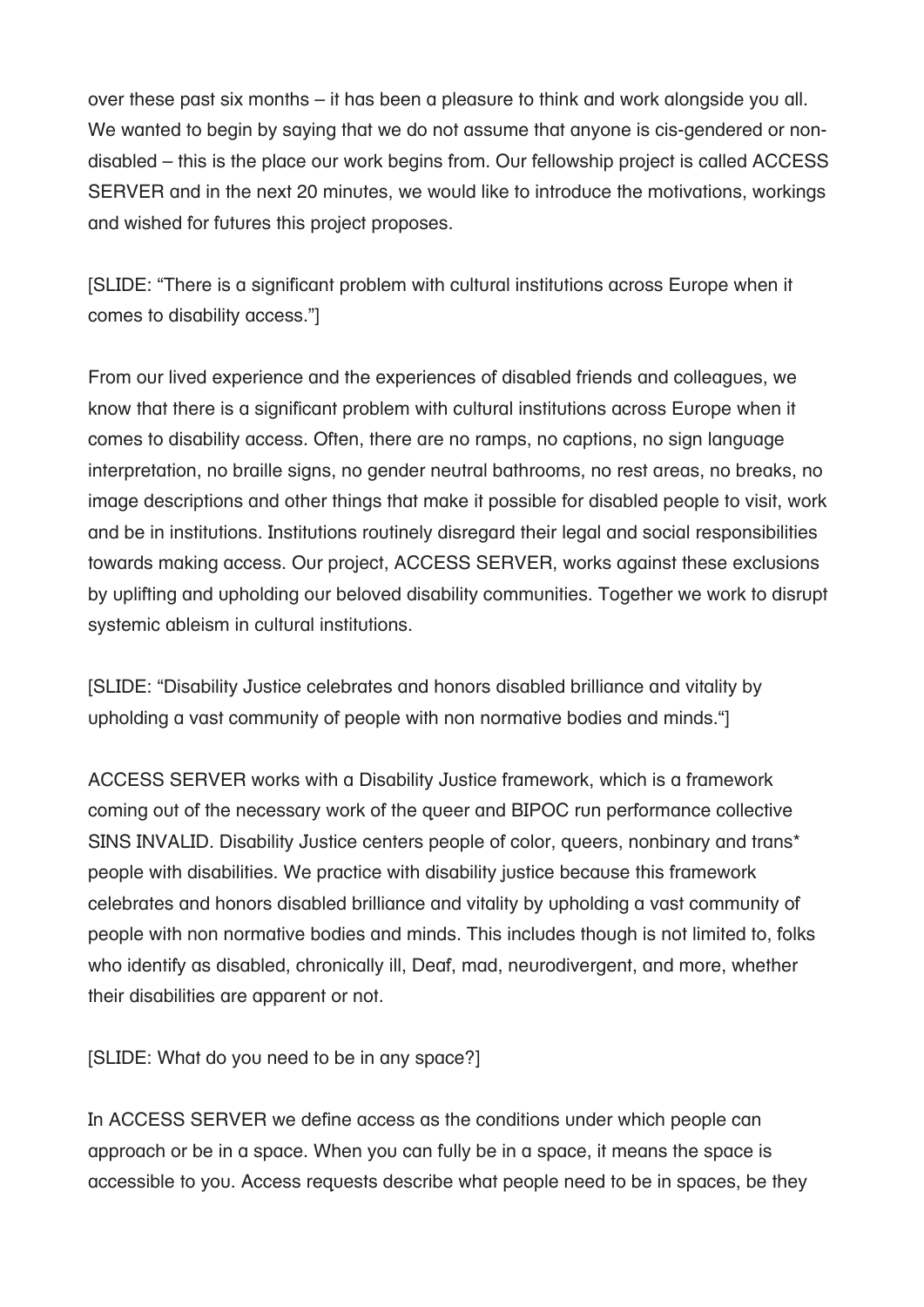online or physical. For example: you may need a rest area if you are chronically ill, autistic or breast feeding. Having to ask for access in and of itself is already a barrier to being in a space. How can you be sure that your request will be cared for, and that you won't be discriminated against for bringing up a topic that the institutional workers might feel unprepared to answer or defensive towards. This is why

[SLIDE: "ACCESS SERVER anonymizes emails, to care for disabled people writing access requests, and also works with institutions to grow their access knowledges so that those who want to make access are well resourced to do so."]

ACCESS SERVER anonymizes emails, to care for disabled people writing access requests, and also works with institutions to grow their access knowledges so that those who want to make access are well resourced to do so.

ACCESS SERVER pays 20 Eur per email for your / our work of writing to institutions with access requests. Access requests describe what people need to be in spaces, be they online or physical. We understand that the work of writing institutions asking for access is so tedious, that in fact, maybe you've given up on even asking for access, because you haven't been invited and cared for within these spaces for so long. There is so much work to be done, and so many processes of learning that must unfold for many people within institutions to make anti-assimilationist access work, and this is where ACCESS SERVER comes in. By finding some compensation for the labor of asking for access, 20 Euros per email at a time, we hope to chip away at barriers and make access possible. ACCESS SERVER includes email templates and suggestions of what you could ask for so that writing access emails becomes easier.

2. How Access Server Works

[Slide: How ACCESS SERVER works]

Right now, ACCESS SERVER is in the conceptual phase and we are looking for accomplices and comrades alike. Now we will describe how ACCESS SERVER works in practice. We will do this by showing you an animation that we will describe verbally as well.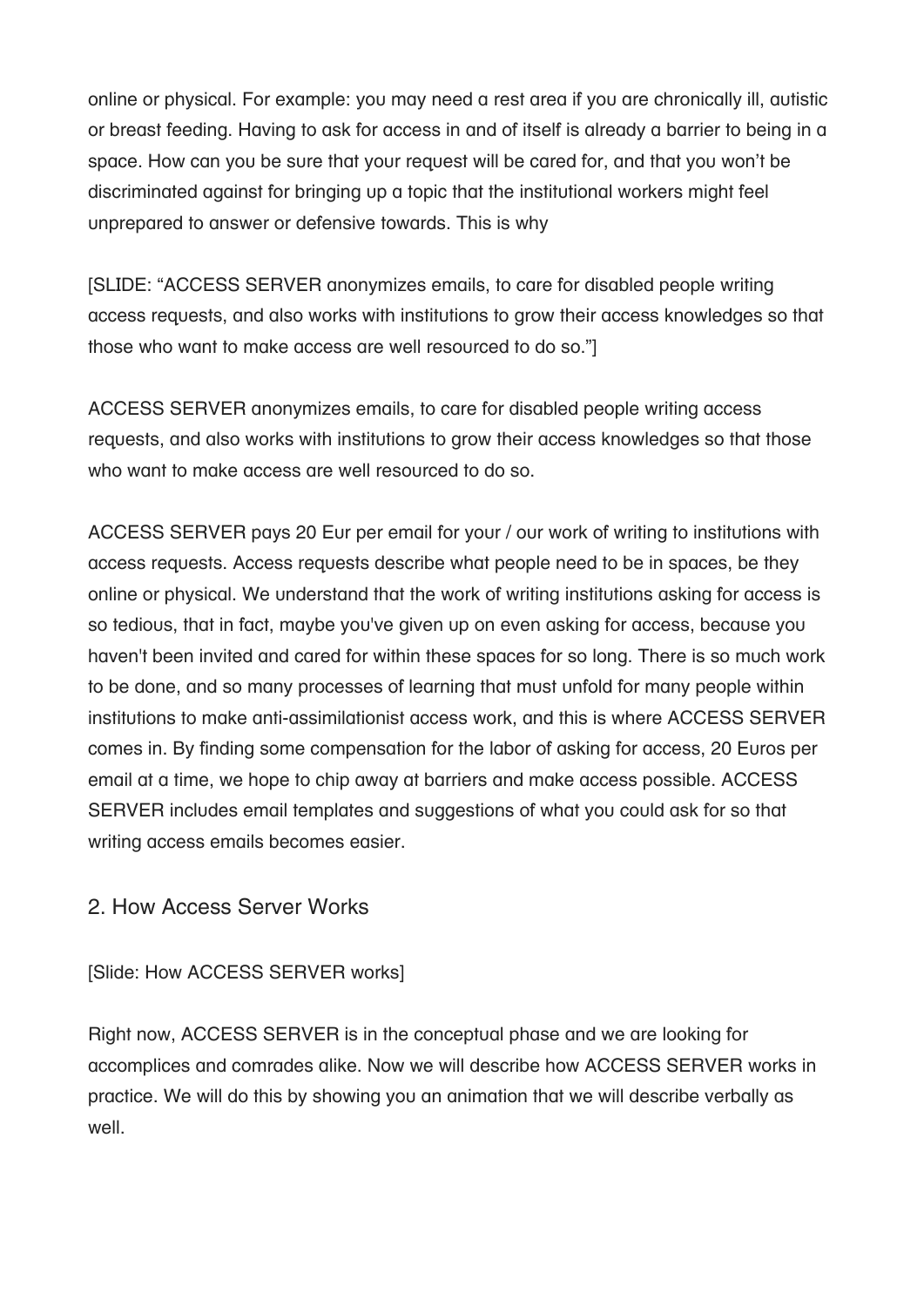ACCESS SERVER is an email server that anonymizes, collects and financially compensates access requests that disabled people send towards institutions.

[SLIDE: An animation zooms in on an icon that looks like a web fillable form. In this form you can write an email to an institution. There is an arrow doodling its way to the next step.]

*(1) WEBSITE: disabled person uses the form to write an email to an institution* Access Server always starts from the access request of a disabled person. The ACCESS SERVER website will provide templates and an email form to make writing access request emails accessible in itself. As a disabled person you provide your own email address, which ACCESS SERVER anonymizes, an email address of the institution or gallery or event that you would like to visit or be a part of, and your access request. For example you can ask for captions.

[SLIDE: In this animation, a graphic representing ACCESS SERVER lights up when it receives an email. The next steps that we will read out soon are displayed. ACCESS SERVER produces an email that follows the arrow from before as it continues squiggling towards the next step.]

2 --> the email is in the responsibility of ACCESS SERVER.

# *(2) ACCESS SERVER: redirects the email to the institution, thus anonymizes it & automatically quotes previous access emails to the institution*

Access Server then redirects the email from step one to the institution. The email address from the original sender is anonymized in this process, as every email that leaves the server looks as though it comes from the server itself. Collectivity amasses over time through chaining emails together. All emails that are sent to the same institutional email address will quote previous emails showing disabled people writing the emails that they are not the only ones asking for access, and pressuring institutions to understand the collective body of emailers that are writing them.

### *(3) ACCESS SERVER: pays 20*€ *to the disabled person*

Access Server sends 20€ as a compensation for the labor of writing the access request.

[SLIDE: An animation of the ACCESS SERVER displays the email traveling from the SERVER to the Institution. The arrow in the animation dances towards the Institution.]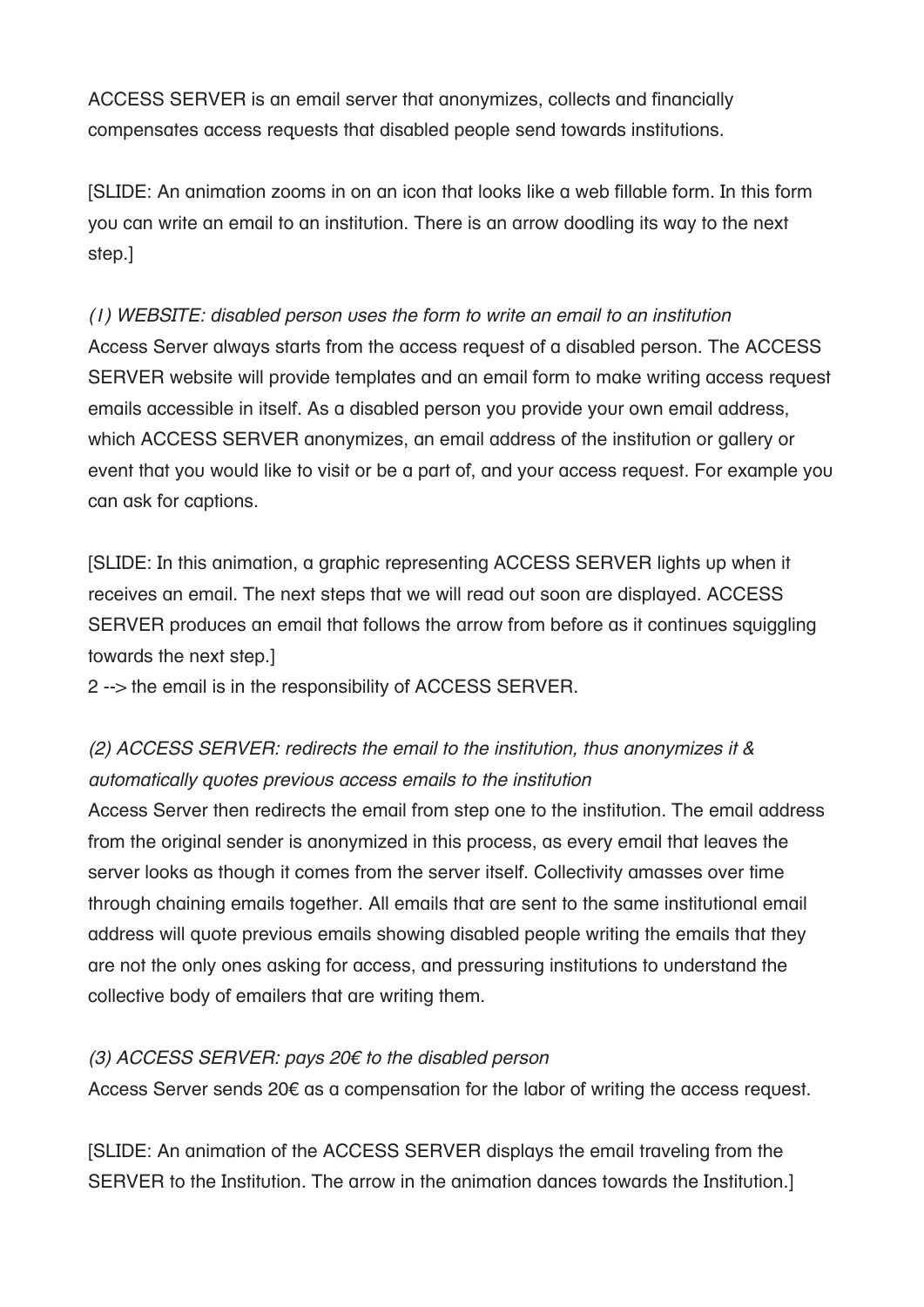#### *(4) INSTITUTION: receives the email*

An institutional worker receives the access request email. In the footer of the email they can find a link to the Access Server website. The website provides information on how to make the requested access possible. For example, the institutional worker receiving the email can learn how to activate automated captions in video conferencing softwares, or how to hire people who do live-captioning.

[SLIDE: The Institution is displayed as a small building with steps in front.]

*(5) INSTITUTION: makes their event/exhibition/space/website more accessible* The institution then works on making access possible. For example, the institutional worker who received the email may reach out to their team, figure out how to implement the changes necessary to make access, and then do it.

[SLIDE: A red ramp appears atop of the stairs]

#### *(6) INSTITUTION: writes an email response*

As a last step, the institutional worker formulates an email response to explain what kinds of access they were able to make possible. Perhaps they may need follow up information, or they may be able to offer a timeplan towards when the requested access will be possible.

[SLIDE: An animation of an email response is sent to the ACCESS SERVER from the institution – the arrow dances along to show the movement of the email.]

--> the email response is sent to ACCESS SERVER.

# *(7) ACCESS SERVER: redirects the institution's response to the disabled person who originally sent the access request.*

ACCESS SERVERs task is now to reconnect the email address of the original sender to the institutional email response. Without giving away the identity or email address of the disabled person, ACCESS SERVER sends the email response to the email address of the original access requester.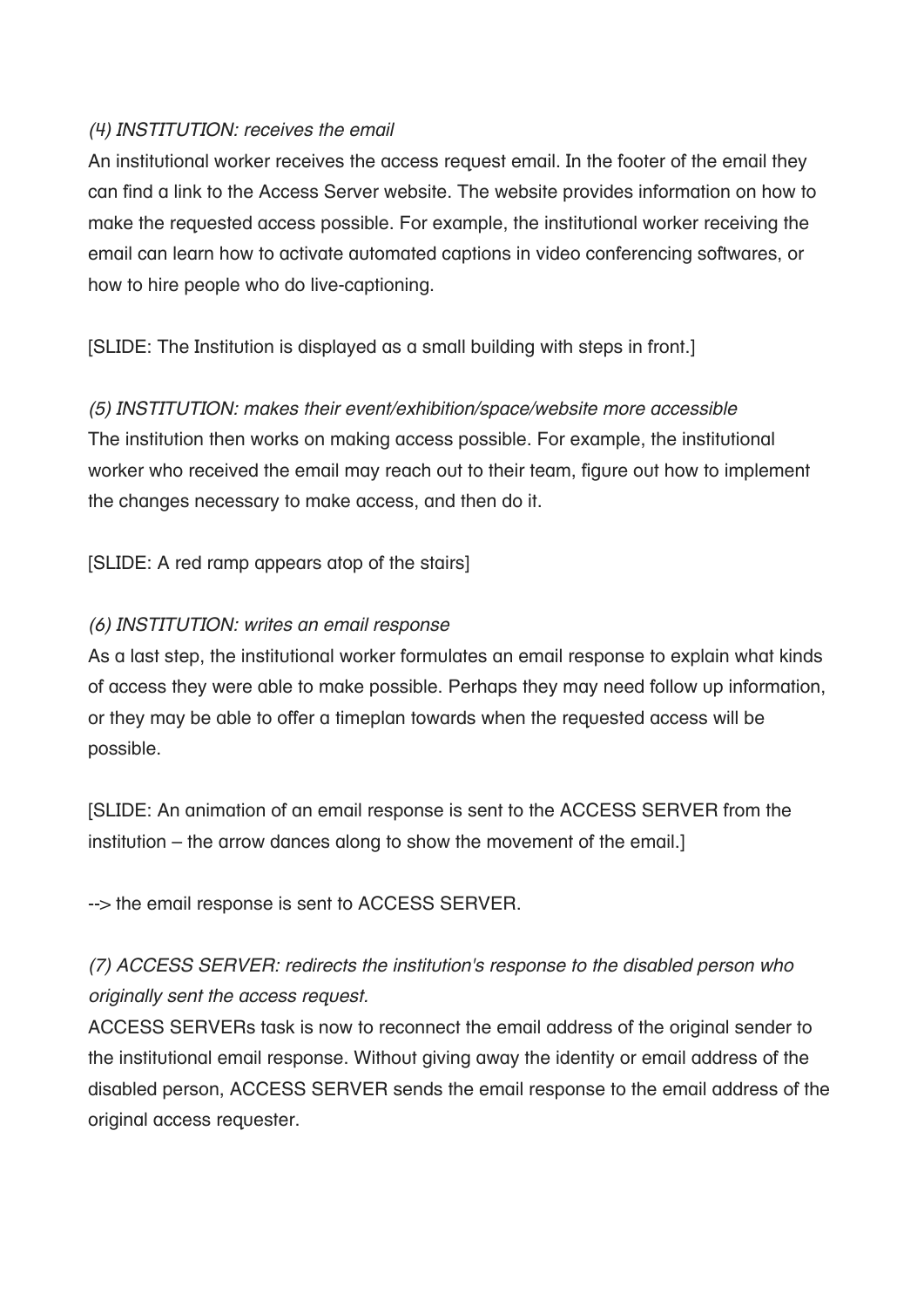[SLIDE: An animation of the ACCESS SERVER linking up to the initial email is shown, and then an arrow dances to show the movement of the response being sent to the disabled person from step one.]

--> the email response is sent to the same disabled person who had initially emailed

# *(8) PRIVATE EMAIL: disabled person reads the response and (9) continues dialogue through ACCESS SERVER or not*

Finally, the person who asked for access receives a response to their private email mailbox. Either access is server, and they can now more easily approach the institution, or they may have follow up questions or remarks. From here, they can continue the dialogue with the institution through ACCESS SERVER or they can decide not to.

[SLIDE: Animation of all the moving parts of the ACCESS SERVER shown as a whole comes together.]

# 3. Grassroots Access

#### [SLIDE: Grassroots Access]

Our project works with a grassroots approach to accessibility because throughout disability histories, access has been made by disabled people through protests, cross disability organizing, and anti-assimilationist theorizing / designing. To name two examples: In 1973, disabled activists occupied the municipal offices of the Department of Health, Education and Welfare in San Francisco California for 28 days in what came to be known as the 504 Sit-in to demand that the 'Rehabilitation Act' be signed. When it finally was, it was the first civil rights protection for disabled people in the United States. This act prohibited discrimination on the basis of disability in programs conducted by federal agencies including any agencies receiving financial support from the state. It was a major win interms of access to employment, transportation, housing and multiple other fields of life for disabled people. This act is often spoken about in relationship to the Civil Rights Act of 1964 which prohibited discrimination on the basis of race, religion, national origin or gender which formally ended segregation in public spaces in the US. During the 504 Sit-in there are well loved stories of how The Black Panthers supported those sitting in with food, and Deaf people outside of the building would sign to Deaf people inside of the building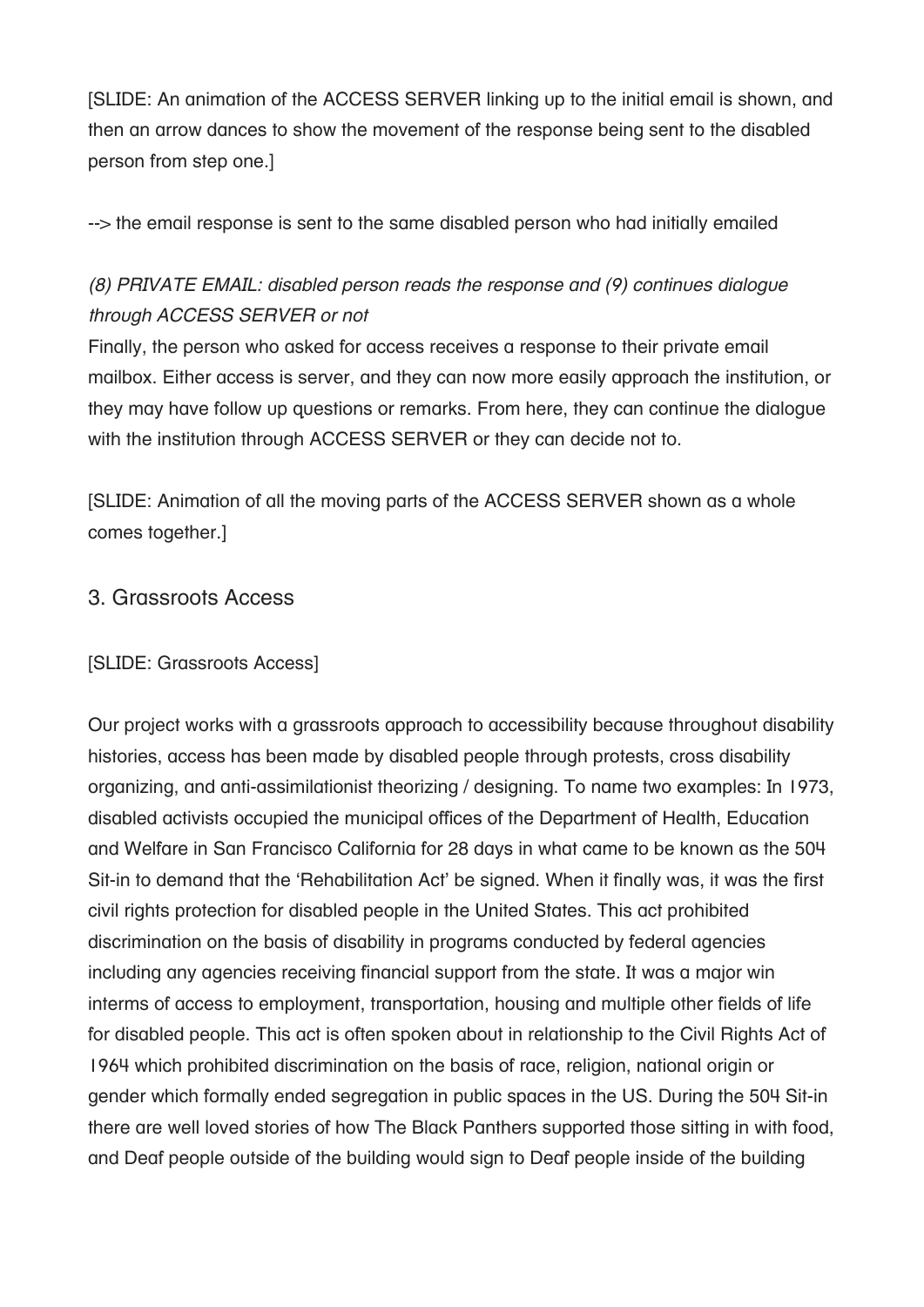through the window to communicate about plans and next steps when phone lines were cut.

[SLIDE: A photo shows a poster drawn by Ken Stein during the occupation of the HEW building. Black hand drawn letters state: "Sign 504 now!" The O is drawn as a stickfigure wheelchair user who holds up a sign that reads "now".

In 1981, disabled people in Dortmund, Germany, organized the Krüppeltribunal, which translates into cripple tribunal, that addressed human rights violations of disabled people, particularly in nursing homes and psychiatries. During 15 thematically structured trials, harms that have been caused were openly discussed and publicly addressed to build solidarity and move towards transforming structurally violent conditions. These cross disability moments of solidarity are clear examples of how disabled people have worked together to enact and push forward change and how institutional and legal infrastructures were transformed along the way. For example, both of these legal movements informed the 1982 UN "World Program of Action Concerning the Disabled" which laid out guidelines for steps towards full participation and equality for disabled people at an international scale.

[SLIDE: These histories inform our presents of protest and access making.]

These histories inform our presents of protest and access making. In 2016, the UN Disability Treaty mandated that all disabled people must be able to access cultural institutions without exception. These legal frameworks show that access is not only a need, but that it is also a right. Yet, many institutions in Europe are not actively caring towards making access. And all too often, if access is considered an issue, it is understood as a one-time effort.

We understand ACCESS SERVER to be a project of accessibility making that is an ongoing process, not a 'check box' one time lift. Not to say that there aren't concrete steps that can be taken forward and directly implemented! - However, this work moves towards accessibility as a practice that requires institutions themselves to rearrange their priorities and working processes. We wish for institutions to care for access as something just as important as caring for other infrastructural considerations like: making exhibitions, writing emails, or ensuring that there is coffee. We want access to be like the coffee: manifold, shared and discussed by the corpus, enjoyed and enjoyable, with many options of how it